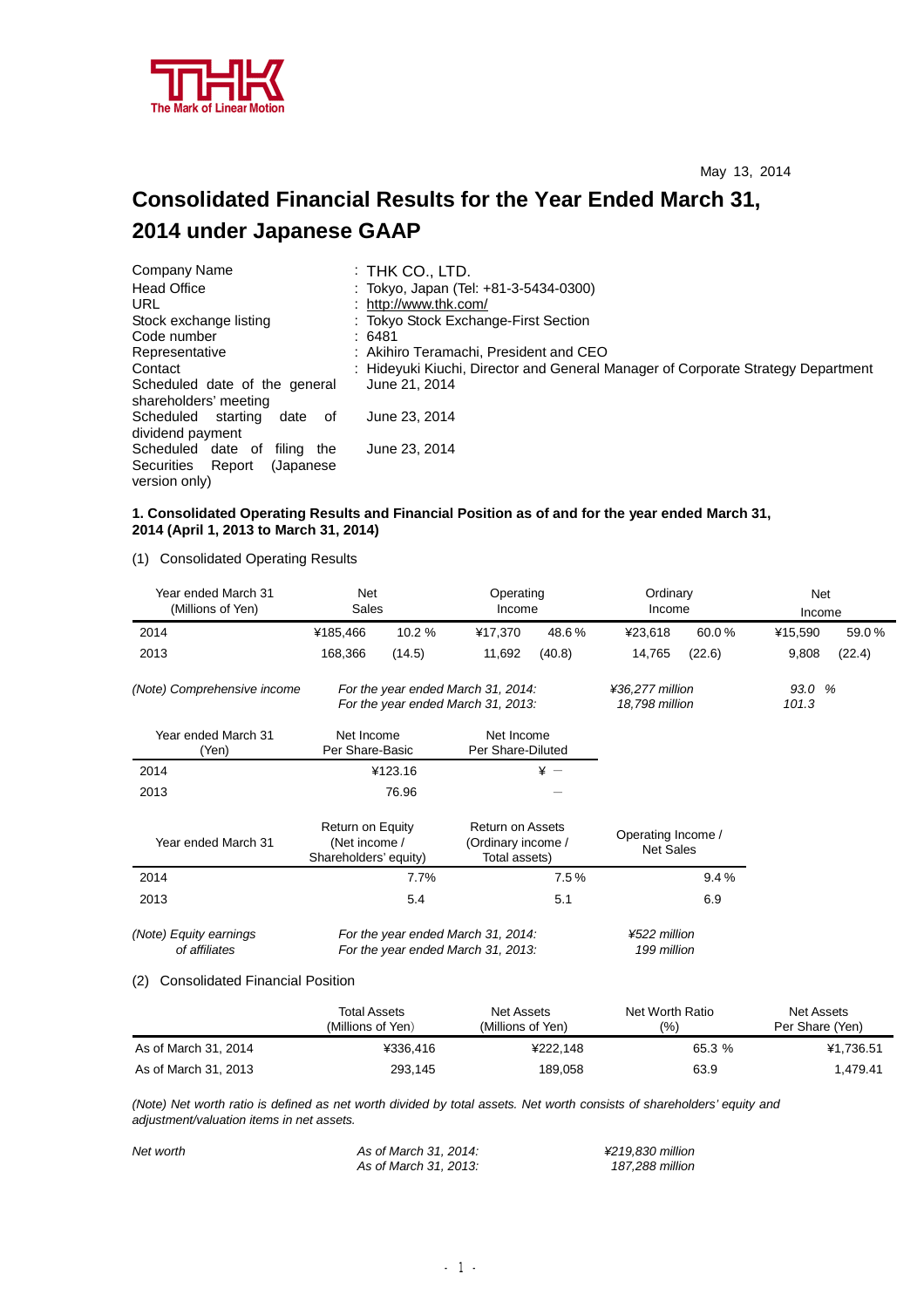# (3) Consolidated Cash Flows

| Year ended March 31<br>(Millions of Yen) | Net Cash Provided by<br><b>Operating Activities</b> | Net Cash Used in<br><b>Investing Activities</b> | Net Cash Provided by<br>(Used in) Financing<br>Activities | Cash and Cash<br>Equivalents,<br>End of Year |
|------------------------------------------|-----------------------------------------------------|-------------------------------------------------|-----------------------------------------------------------|----------------------------------------------|
| 2014                                     | ¥23.664                                             | $*(9,553)$                                      | $*(2,790)$                                                | ¥138,343                                     |
| 2013                                     | 20,395                                              | (15, 284)                                       | (5,387)                                                   | 115.967                                      |

## **2. Dividends**

|                  | Dividend Per Share (Yen)                     |                                                    |                                                  |          |       |  |  |
|------------------|----------------------------------------------|----------------------------------------------------|--------------------------------------------------|----------|-------|--|--|
|                  | <b>First Quarter</b><br>end as of<br>June 30 | <b>Second Quarter</b><br>end as of<br>September 30 | <b>Third Quarter</b><br>end as of<br>December 31 | Year end | Total |  |  |
| 2013 (Actual)    |                                              | 9.00                                               |                                                  | 9.00     | 18.00 |  |  |
| 2014 (Actual)    |                                              | 11.00                                              |                                                  | 15.00    | 26.00 |  |  |
| 2015 (Projected) |                                              | 18.00                                              |                                                  | 18.00    | 36.00 |  |  |

|                  | Total Amount of<br>Dividends for<br>the year<br>(Millions of Yen) | Payment Ratio<br>(Consolidated) | Cash Dividends<br>/ Net Assets<br>(Consolidated) |
|------------------|-------------------------------------------------------------------|---------------------------------|--------------------------------------------------|
| 2013 (Actual)    | 2,278                                                             | 23.4%                           | 1.3%                                             |
| 2014 (Actual)    | 3,291                                                             | 21.1%                           | 1.6%                                             |
| 2015 (Projected) | n/a                                                               | 24.0%                           | n/a                                              |

# **3. Forecasts for the year ending March 31, 2015 (April 1, 2014 to March 31, 2015)**

|                                  | Net<br>Sales<br>(Millions of Yen) | Operating<br>Income<br>(Millions of Yen) | Ordinary<br>Income<br>(Millions of Yen) | Net<br>Income<br>(Millions of Yen) | Net Income per<br>Share (Yen) |
|----------------------------------|-----------------------------------|------------------------------------------|-----------------------------------------|------------------------------------|-------------------------------|
| Second Quarter ending            |                                   |                                          |                                         |                                    |                               |
| September 30, 2014<br>(amount)   | ¥105.000                          | ¥13.600                                  | ¥13.700                                 | ¥9.300                             | ¥73.46                        |
| (percentage)                     | 17.8%                             | 81.7%                                    | 25.7%                                   | 30.5%                              | n/a                           |
|                                  | Net<br>Sales<br>(Millions of Yen) | Operating<br>Income<br>(Millions of Yen) | Ordinary<br>Income<br>(Millions of Yen) | Net<br>Income<br>(Millions of Yen) | Net Income per<br>Share (Yen) |
| March 31.<br>Year ending<br>2015 |                                   |                                          |                                         |                                    |                               |
| (amount)                         | ¥210,000                          | ¥27.000                                  | ¥28,000                                 | ¥19,000                            | ¥150.09                       |
| (percentage)                     | 13.2%                             | 55.4%                                    | 18.5%                                   | 21.9%                              | n/a                           |

*(Note) The above forecasts are based upon the information currently available at the time of the announcement of this report. Actual performance may differ from the estimates due to various unforeseen factors.* 

# **4.Other Financial Information**

- (1) Significant change in scope of consolidation: None
- (2) Changes in accounting policy/treatment/presentation manner due to:

| a. Changes in accounting standards | Please refer to "5. Accounting Changes" |
|------------------------------------|-----------------------------------------|
| b. Other changes                   | <b>None</b>                             |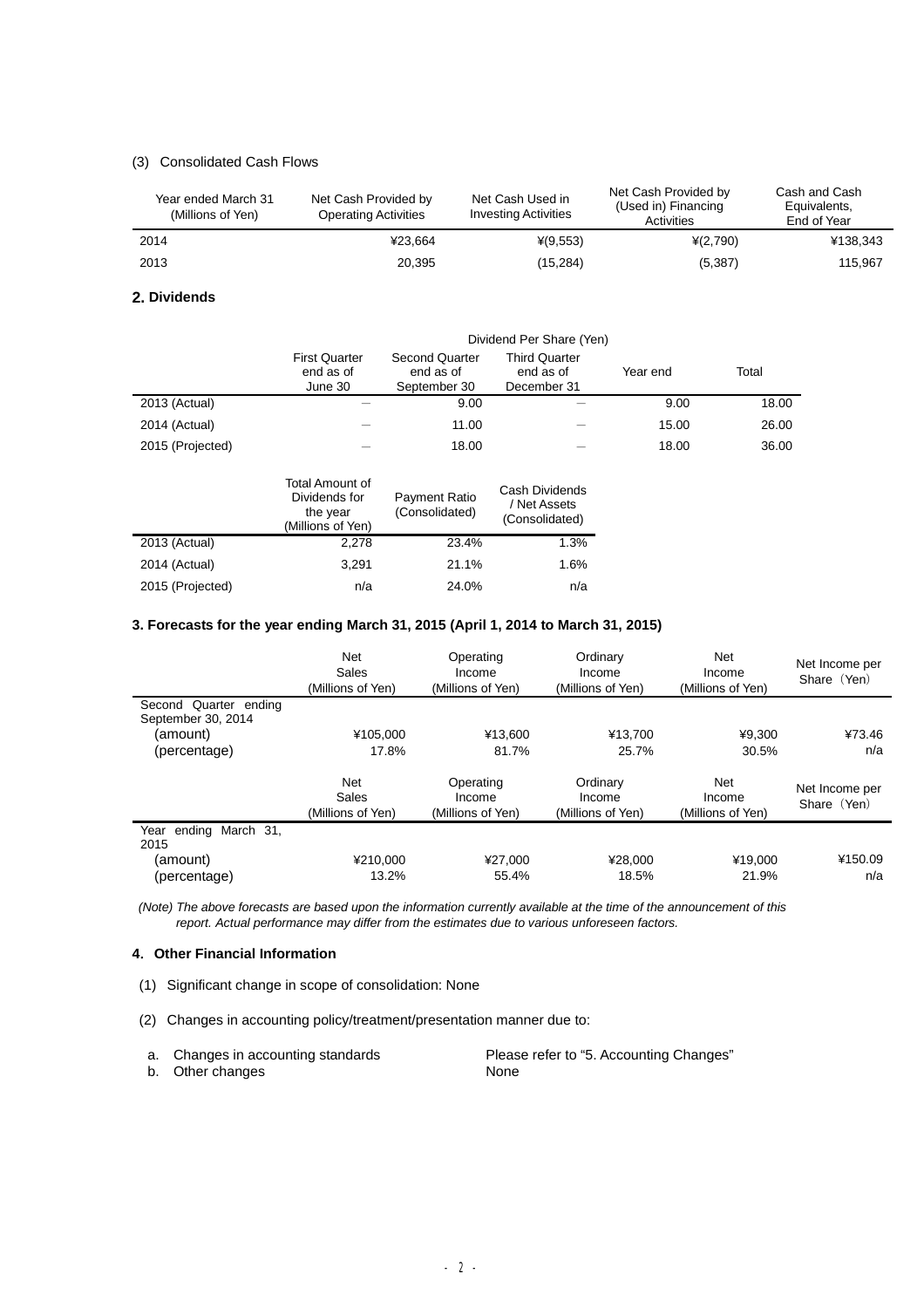#### (3) Number of shares

|    |                                         |                | (shares)    |
|----|-----------------------------------------|----------------|-------------|
| a. | Common stock issued, including treasury |                |             |
|    | stock, as of:                           | March 31, 2014 | 133,856,903 |
|    |                                         | March 31, 2013 | 133,856,903 |
| b. | Treasury stock as of:                   | March 31, 2014 | 7,263,269   |
|    |                                         | March 31, 2013 | 7,260,392   |
| c. | Average number of common stock for the  |                |             |
|    | year ended:                             | March 31, 2014 | 126,595,193 |
|    |                                         | March 31, 2013 | 127,444,402 |

#### **5.Accounting Changes**

*New Accounting Standard for Retirement Benefits*-Effective March 31, 2014, the THK Group applied ASBJ Statement No. 26 "Accounting Standard for Retirement Benefits" (issued on May 17, 2012) and its implementation guidance "Guidance on Accounting Standard for Retirement Benefits" (issued on May 17, 2012), except for certain provisions described in Section 35 of the new standard as well as those in Section 67 of the new guidance. Under the new standard, net defined benefit liability (asset) is determined by deducting pension assets from retirement benefit obligations. Amounts of unrecognized actuarial differences and unrealized prior service costs at March 31, 2014 were included in the net defined benefit liability (asset).

In applying the new accounting standard, the effects of this accounting change were included in remeasurements of defined benefit plans in accumulated other comprehensive income. This treatment was made in accordance with the transitional measures stipulated in Section 37 of the new accounting standard.

The effects of this accounting change were (1) to record ¥4,083 million of net defined benefit liability, (2) to record ¥32 million of net defined benefit asset, and (3) to decrease accumulated other comprehensive income by ¥632 million.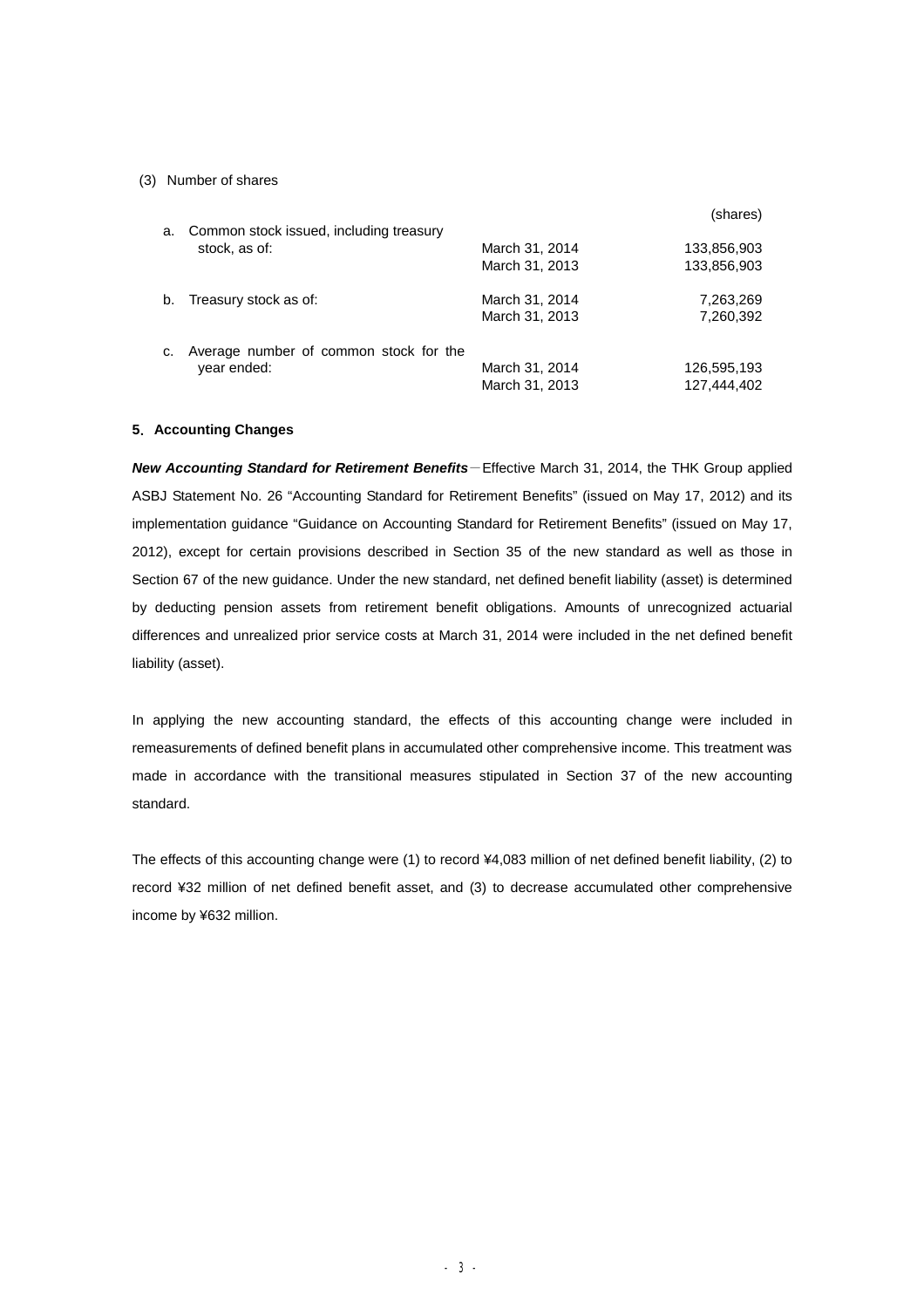# **For Reference: Outline of Non-consolidated Financial Statements**

#### **1. Non-Consolidated Operating Results and Financial Position as of and for the year ended March 31, 2014 (April 1, 2013 to March 31, 2014)**

# (1) Operating Results

| Year Ended March 31<br>(Millions of Yen) | <b>Net</b><br>Sales           |        | Operating<br>Income             |            | Ordinary<br>Income |        | <b>Net</b><br>Income |       |
|------------------------------------------|-------------------------------|--------|---------------------------------|------------|--------------------|--------|----------------------|-------|
| 2014                                     | ¥111,913                      | 7.0%   | ¥13.808                         | 40.5%      | ¥18.790            | 55.9%  | ¥12.255              | 52.8% |
| 2013                                     | 104.567                       | (19.6) | 9,825                           | (32.2)     | 12.053             | (10.1) | 8,018                | 0.8   |
| Year Ended March 31<br>(Yen)             | Net Income<br>Per Share-Basic |        | Net Income<br>Per Share-Diluted |            |                    |        |                      |       |
| 2014                                     |                               | ¥96.81 |                                 | $\angle +$ |                    |        |                      |       |
| 2013                                     |                               | 62.92  |                                 |            |                    |        |                      |       |

# (2) Financial Position

|                      | <b>Total Assets</b><br>(Millions of Yen) | Net Assets<br>(Millions of Yen) | Net Worth Ratio<br>(%) | Net Assets<br>Per Share (Yen) |
|----------------------|------------------------------------------|---------------------------------|------------------------|-------------------------------|
| As of March 31, 2014 | ¥275.240                                 | ¥180.727                        | 65.7 %                 | ¥1.427.58                     |
| As of March 31, 2013 | 259,835                                  | 170,954                         | 65.8                   | 1,350.36                      |

(Note) Net worth ratio is defined as net worth divided by total assets. Net worth consists of shareholders' equity and *adjustment/valuation items in net assets.* 

| Net worth | As of March 31, 2014: | ¥180.727 million |
|-----------|-----------------------|------------------|
|           | As of March 31, 2013: | 170.954 million  |

#### **2. Non-Consolidated forecasts for the year ending March 31, 2015 (April 1, 2014 to March 31, 2015)**

|                                             | Net<br>Sales<br>(Millions of Yen) | Operating<br>Income<br>(Millions of Yen) | Ordinary<br>Income<br>(Millions of Yen) | Net<br>Income<br>(Millions of Yen) | Net Income per<br>Share (Yen) |
|---------------------------------------------|-----------------------------------|------------------------------------------|-----------------------------------------|------------------------------------|-------------------------------|
| Second Quarter ending<br>September 30, 2014 |                                   |                                          |                                         |                                    |                               |
| (amount)                                    | ¥64.000                           | ¥9.900                                   | ¥10.000                                 | ¥6.800                             | ¥53.71                        |
| (percentage)                                | 16.6%                             | 79.4%                                    | 15.8%                                   | 17.3%                              | n/a                           |
|                                             | Net<br>Sales<br>(Millions of Yen) | Operating<br>Income<br>(Millions of Yen) | Ordinary<br>Income<br>(Millions of Yen) | Net<br>Income<br>(Millions of Yen) | Net Income per<br>Share (Yen) |
| ending March 31,<br>Year<br>2015            |                                   |                                          |                                         |                                    |                               |
| (amount)                                    | ¥125.000                          | ¥18,400                                  | ¥19.200                                 | ¥13.000                            | ¥102.69                       |
| (percentage)                                | 11.7%                             | 33.3%                                    | 2.2%                                    | 6.1%                               | n/a                           |

*(Note) The above forecasts are based upon the information currently available at the time of the announcement of this report. Actual performance may differ from the estimates due to various unforeseen factors.*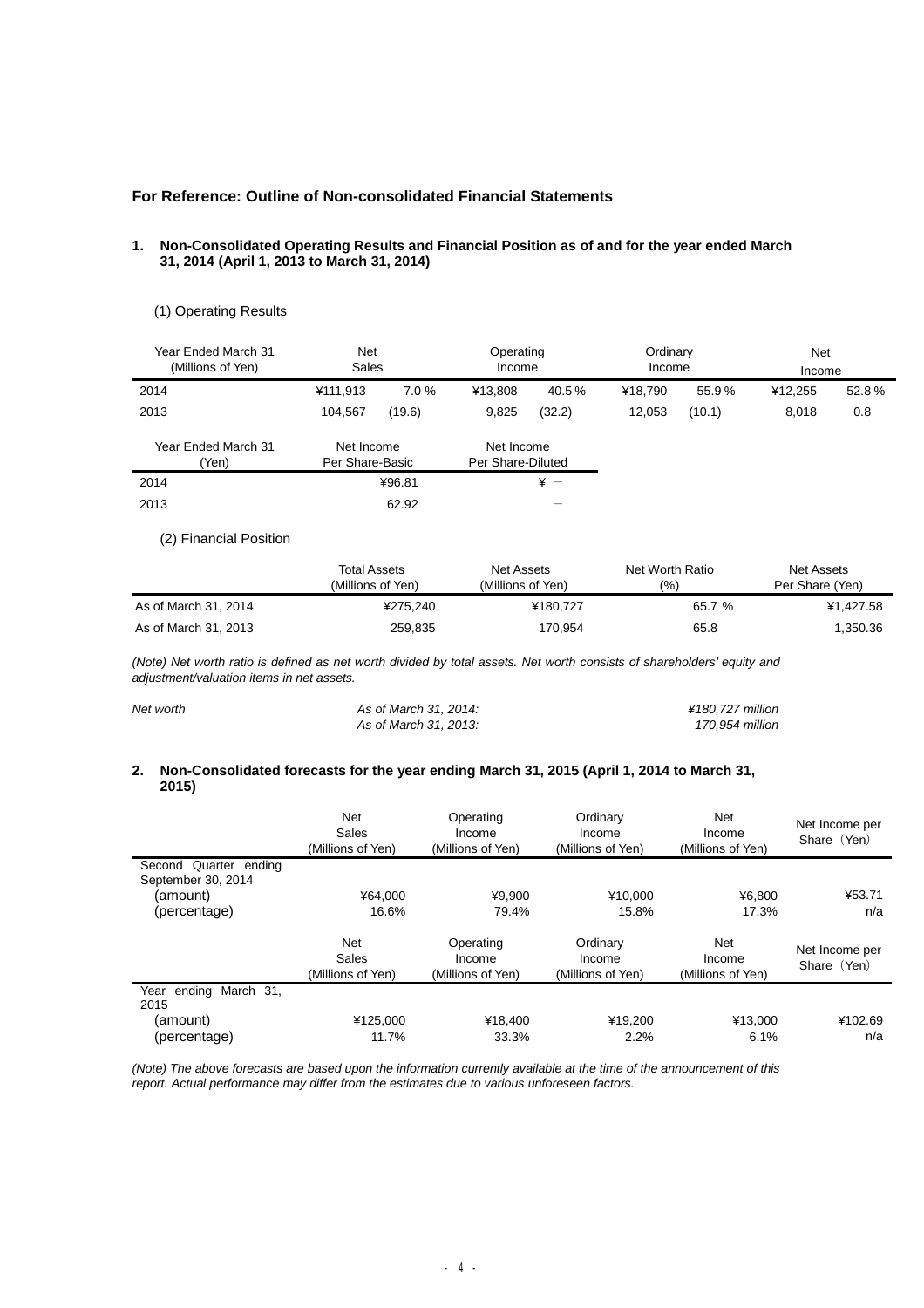# **Management's Discussion and Analysis**

#### **Operating results (From April 1, 2013 to March 31, 2014)**

### **(1) Summary of Overall Performance**

During this fiscal year, while economic growths in emerging countries slowed down and recovery trends were seen in developed countries, the world economy recovered moderately. In Japan, while consumer spending was increasing by dint of high stock prices that improved consumer sentiment, the Japanese economy recuperated with signs of recovery in capital investments. In the overseas economy, while the economy in the United States of America was recovering buoyed by strong consumer spending and the European economy showed a trend of recovery from the recession phase, the tempo of economic growths in emerging countries such as China slowed down with slumping domestic demand.

The THK Group has identified "Full-Scale Globalization" and the "Development of New Business Areas" as cornerstones of its growth strategy to actualize the latent demand for its products such as LM Guide. In addition, while new drivers of economic growths see the light after the failure of Lehman Brothers, the THK Group accelerates the growth strategy to capture the demand. Along with economic growths higher than developed countries, increase in demand for machinery and development in factory automation is anticipated particularly in emerging countries. In such a situation, the THK Group made proactive investments for future growths by strengthen its sales, productivity and development in China and by expanding sales channels in India and ASEAN countries. In developed countries, demand for the THK Group's products in consumer goods domain is anticipated to expand because of the growing awareness of disaster countermeasures and progress of motorization. At the same time, the THK Group is focusing on exploitation of new markets to achieve widespread adoption of its products such as linear motion systems. In this fiscal year, while demand in the electronics industry showed a moderate recovery, the THK Group operated proactively to expand its sales with its strengthened operating structure. In addition, yen remained weak as compared to the level one year earlier and it resulted in increase in revenue generated in various areas. As a result, net sales for the year amounted to ¥185,466 million, up ¥17,099 million, or 10.2%, compared to the figure one year earlier.

On the cost front, the THK Group implemented various activities to improve its productivity. Those activities include an across-the-division project to reinforce the operating foundations, namely, P25 Project. Such activities successfully streamlined fixed costs and lowered the variable cost ratio. As a result, the cost of sales to sales ratio improved by 2.2% from a year earlier to 71.5%.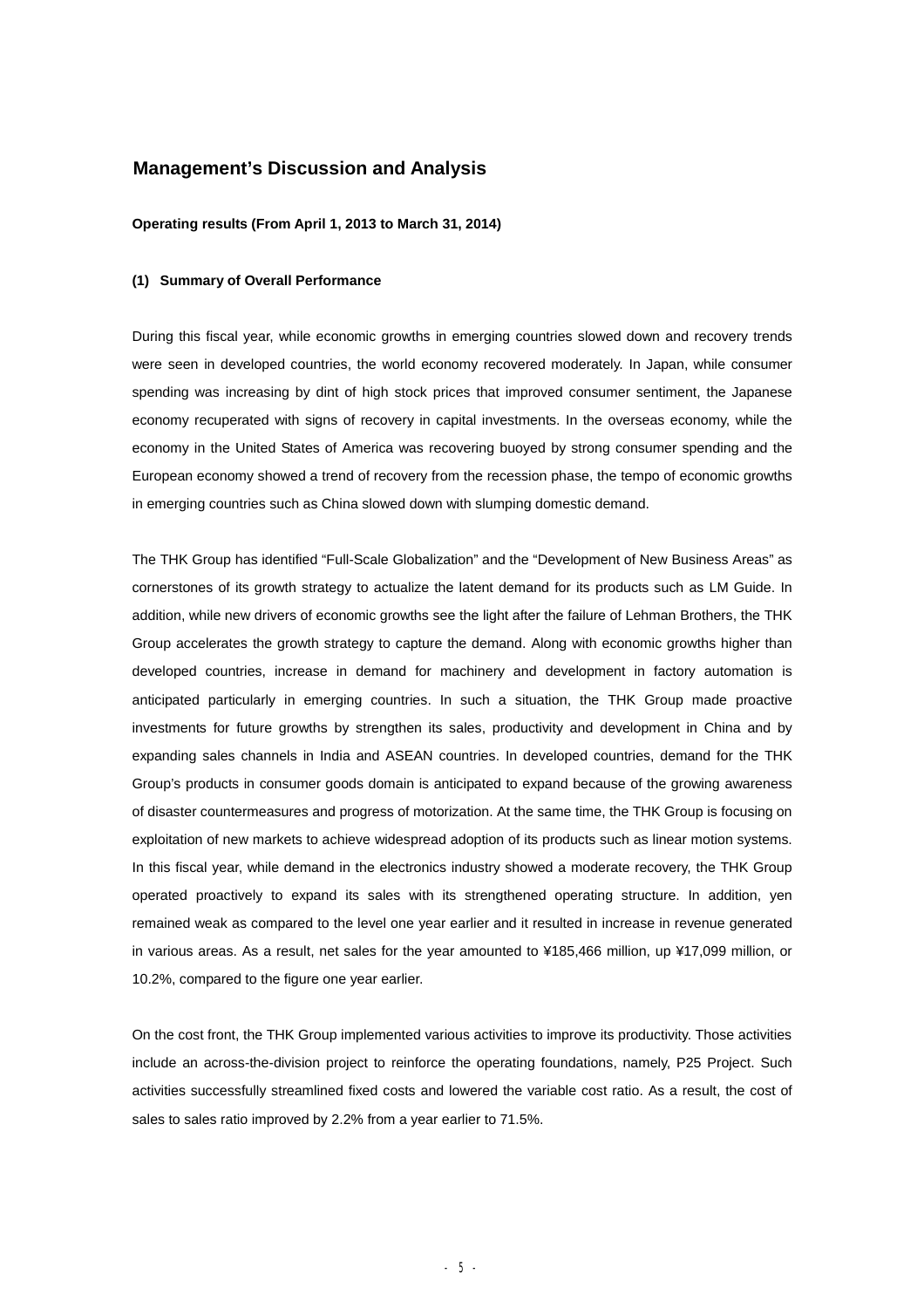Selling, general and administrative expenses (SG&A) increased from a year earlier by ¥2,927 million, or 9.0%, to ¥35,533 million due to higher sales and increased research and development costs of enhanced research activities for the future. Ratio to net sales, however, improved by 0.2% from a year earlier to 19.2 % because of the endeavors to contain costs and to improve operating efficiency.

As a result, operating income increased from a year earlier by ¥5,677 million, or 48.6%, to ¥17,370 million. The operating income to net sales ratio was 9.4%

Total non-operating income was ¥7,611 million. Major components of non-operating income were ¥5,193 million of net foreign exchange gain and ¥522 million of equity earnings of affiliates. Total non-operating expense was ¥1,362 million. Major component of non-operating expense was ¥801 million of interest expenses. As a result, ordinary income increased from a year earlier by ¥8,853 million, or 60.0%, to ¥23,618 million. Net income for the year also increased from a year earlier by ¥5,782 million, or 59.0%, to ¥15,590 million.

#### **(2) Segment Information**

#### (Japan)

In Japan, while consumer spending was increasing by dint of high stock prices that improved consumer sentiment, the Japanese economy recuperated with signs of recovery in capital investments. In the first half of this year, demand in the electronics industry was in an adjustment phase in summer and in other industries it also remained at a level lower than a year earlier. In the latter half, however, it showed a positive trend toward recovery of overall demand in the machine tool industry and the electronics industry. In such a situation, the THK Group operated proactively and cultivated new business fields such as seismic isolation and damping systems. As a result, net sales for the year amounted to ¥107,436 million, up ¥430 million, or 0.4%, compared to the figure one year earlier. Operating income (segment income) amounted to ¥16,434 million, up ¥4,858 million, or 42.0%, from the figure one year earlier due to various operating activities such as our across-the-division project, namely, P25 Project. Such activities successfully streamlined fixed costs and lowered the variable cost ratio. In addition, the weaker yen during the period was favorable to the operating result.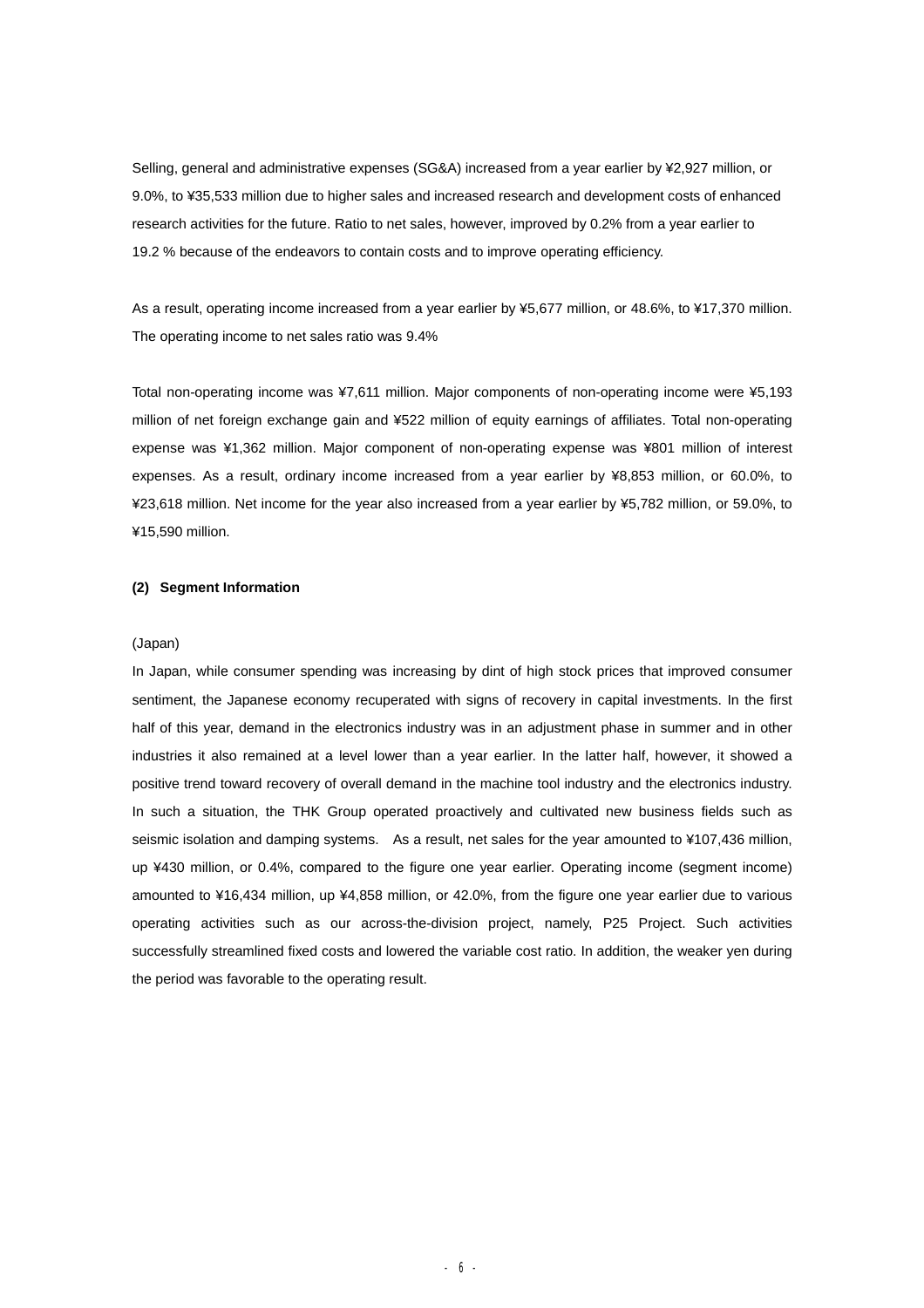#### (The Americas)

In the Americas, while consumer spending was strong, and automobile production was increasing, an upswing of capital investments continued. In such a situation, production and sales worked in unison to expand transactions with existing customers and to cultivate new business fields such as medical equipment, aircraft, and energy-related business. Because of these endeavors, along with the favorable effect of the weaker yen, sales were robust to the electronics industry and the transportation equipment industry in particular, amounting to ¥28,618 million, up ¥6,309 million, or 28.3%, from the figure one year earlier. Operating income (segment income) amounted to ¥1,166 million, up ¥155 million, or 15.4%, from the figure one year earlier.

#### (Europe)

In Europe, while there were signs of recovery from the recession phase prolonged by the governmental debt problem, production and sales worked in unison to expand transactions with existing customers and to cultivate new business fields such as medical equipment, aircraft, and energy-related business. As a result, sales in Europe amounted to ¥18,292 million, up ¥3,229 million, or 21.4%, from the figure one year earlier, with the favorable effect of the weaker yen during the period. The THK Group recorded ¥180 million of operating income (segment income), a turnaround from ¥378 million of operating loss (segment loss) recorded in a year earlier.

#### (China)

In China, automobile production was still robust, however, the rapid economic growth slowed down. Driven by investments in smart phones and tablet computers market, there were signs of recovery in the demand situation in small-type products. In such a situation, the THK Group implemented aggressive business activities with its strengthened sales channels and successfully increased its sales to various industries such as the general machine industry and the transportation equipment industry. As a result, sales amounted to ¥19,857 million, up ¥6,430 million, or 47.9%, from the figure one year earlier. However, the THK Group recorded ¥614 million of operating loss (segment loss), ¥279 million more than the figure one year earlier. This was due mainly to proactive investments for the future growth.

#### (Other)

In other countries and regions including Taiwan, India and ASEAN countries, while there were signs of recovery in the demand situation especially for small-type products driven by investments in smart phones and tablet computers market, the THK Group continues to expand transactions with existing customers and to cultivate new customers. In addition, the yen remained weak during the year. As a result, sales amounted to ¥11,261 million, up ¥700 million, or 6.6%, from the figure one year earlier. Operating income (segment income) amounted to ¥676 million, up ¥385 million, or 132.5%, from the figure one year earlier.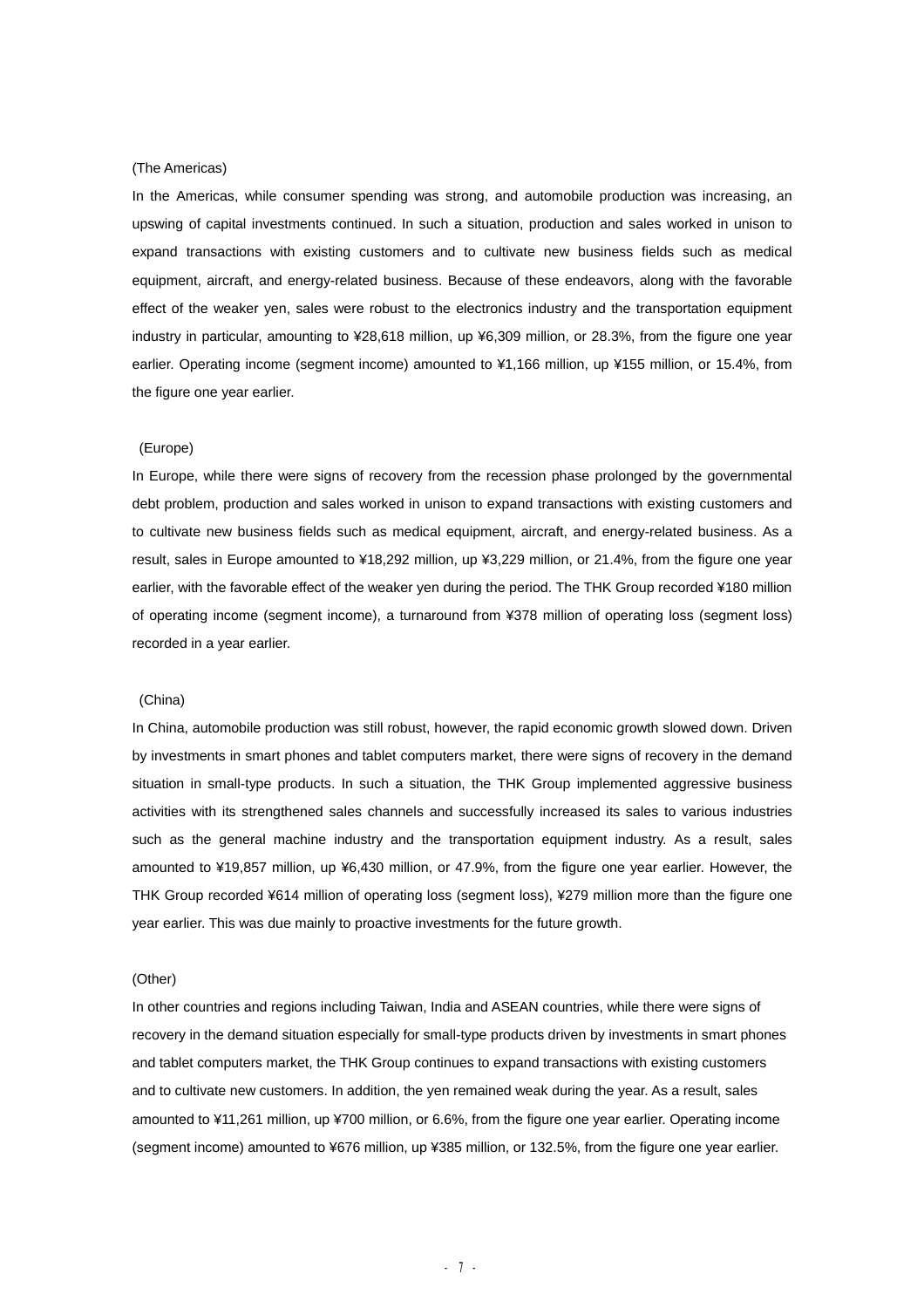#### **Forecasts for the fiscal year ending March 31, 2015**

Considering the latest recovering demand situation, we expect ¥210,000 million of net sales for the year ending March 31, 2015. We also expect ¥27,000 million of operating income, ¥28,000 million of ordinary income, and ¥19,000 million of net income that would be derived by the increase in sales and implementing more effective cost control.

### -Consolidated

|                     | <b>Net Sales</b> | Operating Income | Ordinary Income | Net Income |
|---------------------|------------------|------------------|-----------------|------------|
| Millions of Yen     | ¥210.000         | ¥27,000          | ¥28,000         | ¥19,000    |
| Component ratio (%) | 100.0%           | 12.9%            | 13.3%           | 9.0%       |
| Fluctuation (%)     | 13.2%            | 55.4%            | 18.5%           | 21.9%      |
| -Non consolidated   |                  |                  |                 |            |
|                     | <b>Net Sales</b> | Operating Income | Ordinary Income | Net Income |
| Millions of Yen     | ¥125,000         | ¥18,400          | ¥19.200         | ¥13,000    |
| Component ratio (%) | 100.0%           | 14.7%            | 15.4%           | 10.4%      |
| Fluctuation (%)     | 11.7%            | 33.3%            | 2.2%            | 6.1%       |

*(Note) Average exchange rates assumed and used for above forecasts are as follows: U.S.dollar 1=¥100.00 Euro 1=¥140.00* 

**Financial position (As of March 31, 2014)** 

Total assets stood at ¥336,416 million, ¥43,270 million more than the previous fiscal year-end, due mainly to increase in (a) cash and bank deposits by ¥22,375 million, (b) accounts and notes receivable by ¥6,440 million, (c) merchandise and finished goods by ¥2,894 million, (d) buildings and structures by ¥2,671 million, (e) machinery, equipment and vehicles by ¥4,359 million, and (f) long-term investments in securities by ¥1,180 million.

Total liabilities stood at ¥114,267 million, ¥10,180 million more than the previous fiscal year-end, due mainly to a combined effect of (a) increase in accounts and notes payable by ¥4,565 million, (b) increase in income taxes payable by ¥3,631 million, (c) increase in bonds by ¥20,000 million, and (d) decrease in current portion of long-term bank loans by ¥20,000 million.

Net assets stood at ¥222,148 million, ¥33,090 million more than the previous fiscal year-end, due mainly to increase in (a) retained earnings by ¥13,058 million and (b) foreign currency translation adjustments by ¥20,061 million.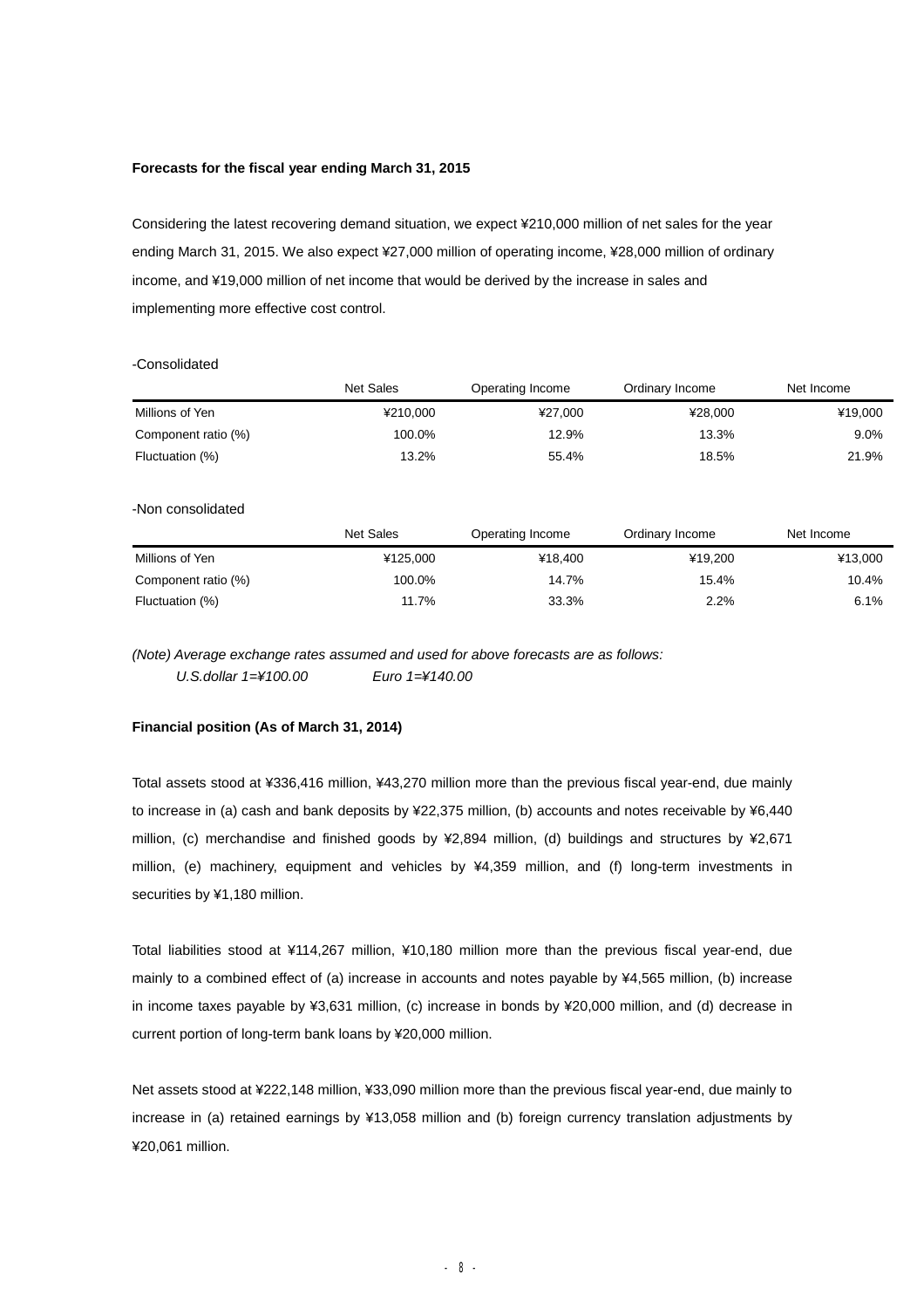# **For reference: Cash Flow Indices**

| Year ended March 31                                    | 2010  | 2011  | 2012 | 2013 | 2014 |
|--------------------------------------------------------|-------|-------|------|------|------|
| Net Worth / Total Assets (%)                           | 68.2  | 59.6  | 60.3 | 63.9 | 65.3 |
| Market Capitalization /<br>Total Assets (%)            | 115.5 | 100.1 | 78.1 | 83.0 | 92.2 |
| Interest-bearing Debt /<br>Operating Cash Flow (years) | 6.8   | 2.3   | 3.6  | 2.9  | 2.5  |
| Operating Cash Flow /<br>Interest Paid (times)         | 9.0   | 37.1  | 25.3 | 28.7 | 29.5 |

*(Note 1) All indices are computed based on consolidated data.* 

(Note 2) Market capitalization equals the stock price at the end of year multiplied by the number of issued shares at the *end of year.* 

# **Basic Policies Regarding Distribution of Profits and Dividends**

Not only its basic policy which is to provide shareholders with stable and continuous dividends, THK places priority on providing shareholders with proactive distribution of profit befitting operating results, simultaneously strengthening its financial soundness by securing internal reserve. THK plans to make effective use of internal reserve by investing research and development activities, production facilities, and IT systems, to respond globalization.

In accordance with these policies, the Company plans ¥15.00 per share for the year-end dividends. As a result, cash dividends applicable for the year ended March 31, 2014 will be ¥26.00 per share, with the interim dividends of ¥11.00 per share. The Company also plans ¥36.00 per share in total (¥18.00 per share at the semiannual-end) for the year ending March 31, 2015.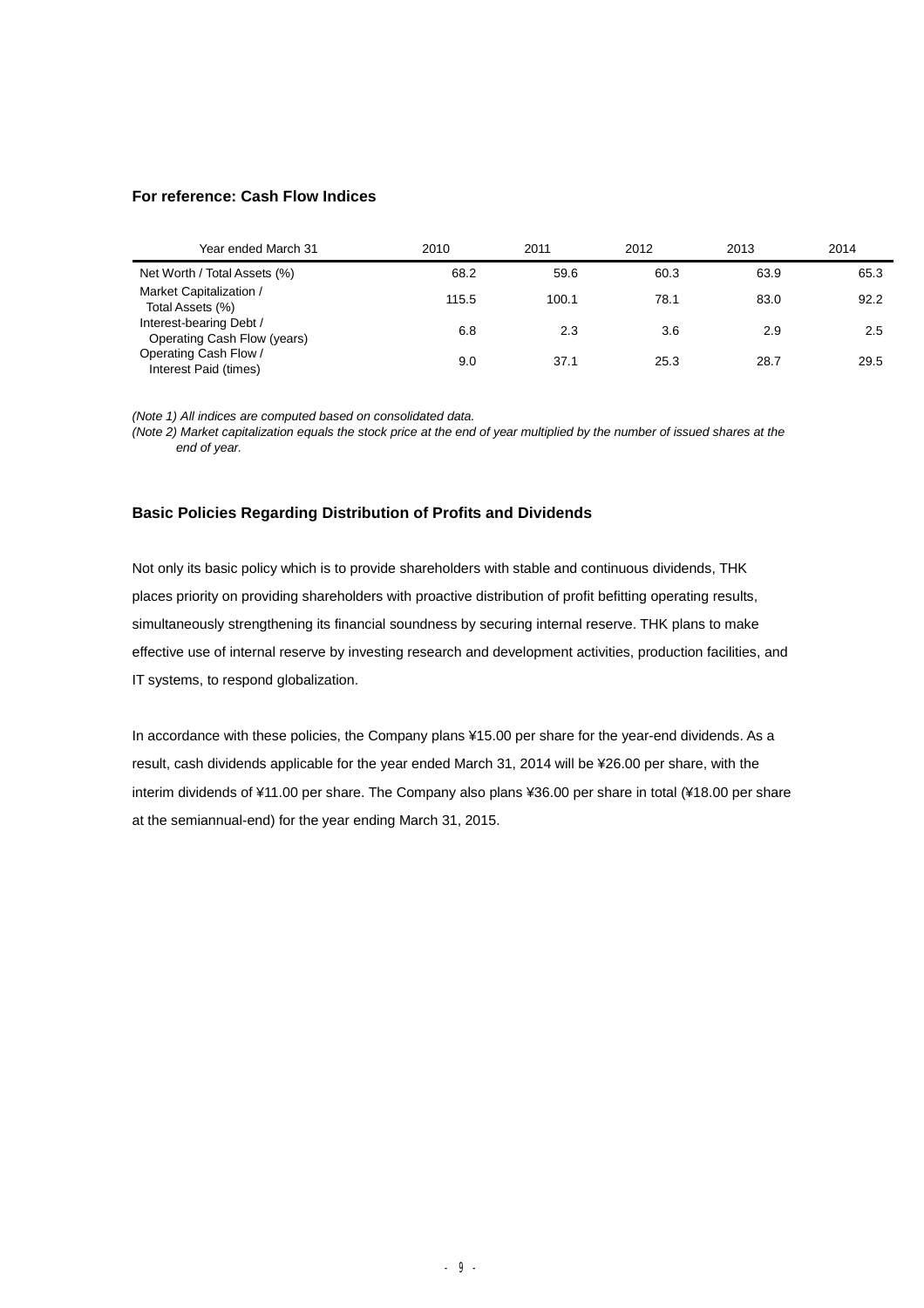# **Consolidated Financial Statements**

# Consolidated Balance Sheets

|                                          |                                                    | (Millions of Yen)                                 |
|------------------------------------------|----------------------------------------------------|---------------------------------------------------|
|                                          | Year End<br>-Previous Year<br>As of March 31, 2013 | Year End<br>-Current Year<br>As of March 31, 2014 |
| Assets                                   |                                                    |                                                   |
| Current assets:                          |                                                    |                                                   |
| Cash and bank deposits                   | ¥115,967                                           | ¥138,343                                          |
| Accounts and notes receivable            | 46,116                                             | 52,557                                            |
| Merchandise and finished goods           | 9,125                                              | 12,019                                            |
| Work in process                          | 4,288                                              | 5,185                                             |
| Raw materials and supplies               | 10,685                                             | 11,561                                            |
| Deferred tax assets                      | 3,245                                              | 3,554                                             |
| Short-term loans receivable              | 1,002                                              | 1,002                                             |
| Other current assets                     | 3,629                                              | 3,799                                             |
| Less: Allowance for bad debts            | (120)                                              | (131)                                             |
| Total current assets                     | 193,940                                            | 227,890                                           |
| Fixed assets:                            |                                                    |                                                   |
| Property, plant and equipment:           |                                                    |                                                   |
| Buildings and structures                 | 56,419                                             | 62,037                                            |
| Accumulated depreciation                 | (30, 352)                                          | (33, 298)                                         |
| Buildings and structures-net             | 26,066                                             | 28,738                                            |
| Machinery, equipment and vehicles        | 139,215                                            | 151,982                                           |
| Accumulated depreciation                 | (100, 396)                                         | (108, 805)                                        |
| Machinery, equipment and vehicles-net    | 38,818                                             | 43,177                                            |
| Land                                     | 13,094                                             | 13,194                                            |
| Construction in progress                 | 6,749                                              | 6,676                                             |
| Other                                    | 16,639                                             | 18,107                                            |
| Accumulated depreciation                 | (13, 670)                                          | (15,055)                                          |
| Other-net                                | 2,968                                              | 3,051                                             |
| Total property, plant and equipment –net | 87,697                                             | 94,838                                            |
| Intangibles                              |                                                    |                                                   |
| Goodwill                                 | 1,170                                              | 893                                               |
| Other                                    | 1,597                                              | 3,320                                             |
| Total intangibles                        | 2,767                                              | 4,213                                             |
| Investments and other                    |                                                    |                                                   |
| Long-term investments in securities      | 5,258                                              | 6,438                                             |
| Net defined benefit asset                |                                                    | 32                                                |
| Deferred tax assets                      | 848                                                | 1,367                                             |
| Other                                    | 2,691                                              | 1,681                                             |
| Less: Allowance for bad debts            | (57)                                               | (46)                                              |
| Total investments and other              | 8,740                                              | 9,474                                             |
| Total fixed assets                       | 99,205                                             | 108,526                                           |
| <b>Total assets</b>                      | 293,145                                            |                                                   |
|                                          |                                                    | 336,416                                           |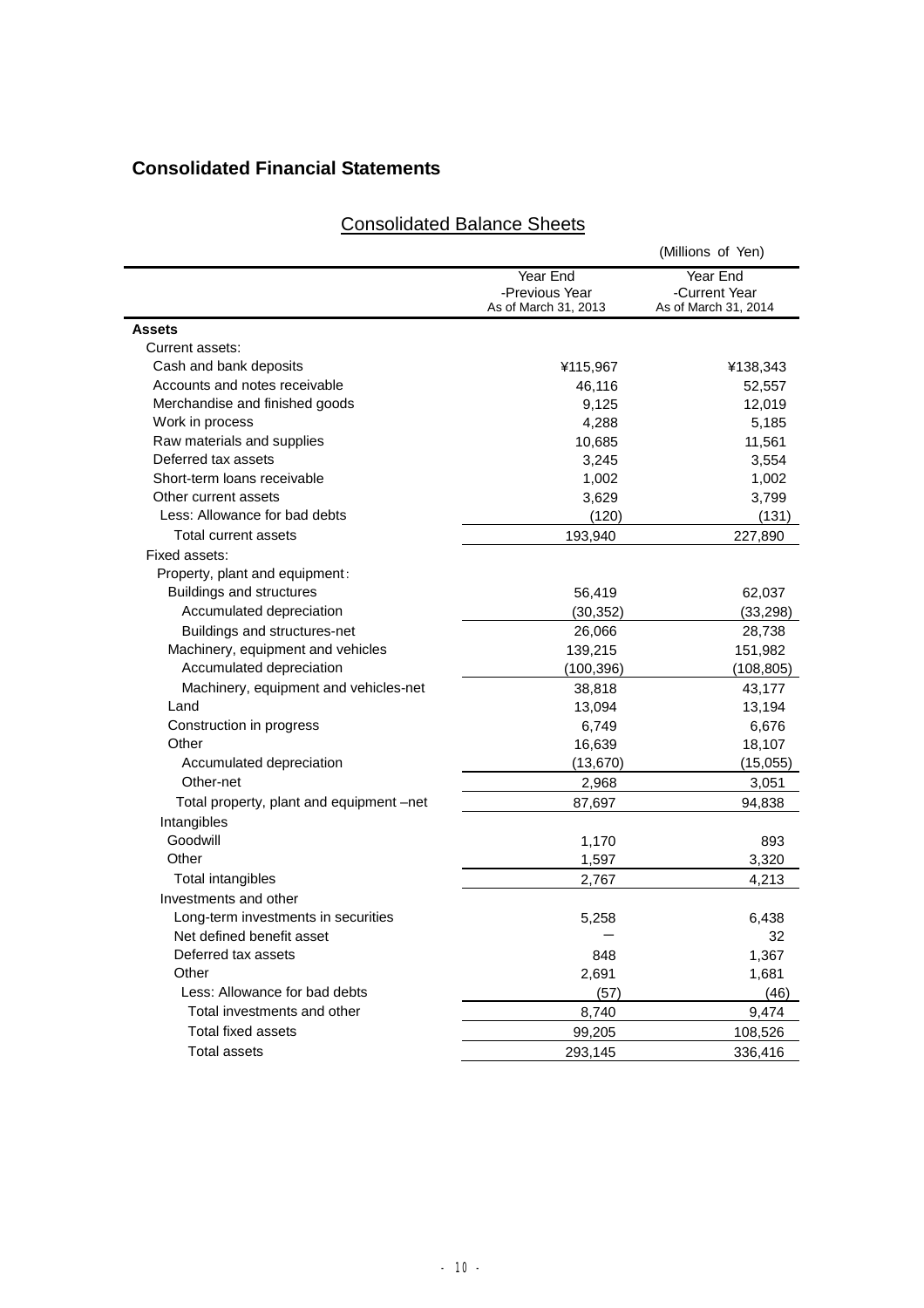|                                               |                                                    | (Millions of Yen)                                 |
|-----------------------------------------------|----------------------------------------------------|---------------------------------------------------|
|                                               | Year End<br>-Previous Year<br>As of March 31, 2013 | Year End<br>-Current Year<br>As of March 31, 2014 |
| <b>Liabilities</b>                            |                                                    |                                                   |
| Current liabilities:                          |                                                    |                                                   |
| Accounts and notes payable                    | ¥20,846                                            | ¥25,411                                           |
| Current portion of long-term bank loans       | 20,000                                             |                                                   |
| Current portion of long-term bonds            |                                                    | 10,000                                            |
| Lease obligation                              | 237                                                | 279                                               |
| Income taxes payable                          | 2,177                                              | 5,808                                             |
| Accrued bonuses to employees                  | 2,571                                              | 2,957                                             |
| Other                                         | 9,824                                              | 10,032                                            |
| <b>Total current liabilities</b>              | 55,656                                             | 54,490                                            |
| Long-term liabilities:                        |                                                    |                                                   |
| <b>Bonds</b>                                  | 40,000                                             | 50,000                                            |
| Lease obligation                              | 534                                                | 523                                               |
| Deferred tax liabilities                      | 3,659                                              | 3,861                                             |
| Reserve for employees' retirement benefits    | 3,008                                              |                                                   |
| Reserve for retirement benefits for directors |                                                    |                                                   |
| and corporate auditors                        | 114                                                | 127                                               |
| Reserve for product warranty                  | 132                                                | 149                                               |
| Net defined benefit liability                 |                                                    | 4,083                                             |
| Other                                         | 981                                                | 1,031                                             |
| Total long-term liabilities                   | 48,430                                             | 59,777                                            |
| <b>Total liabilities</b>                      | 104,087                                            | 114,267                                           |
| <b>Net assets</b>                             |                                                    |                                                   |
| Shareholders' equity :                        |                                                    |                                                   |
| Common stock                                  | 34,606                                             | 34,606                                            |
| Additional paid-in capital                    | 44,584                                             | 44,584                                            |
| Retained earnings                             | 128,416                                            | 141,474                                           |
| Treasury stock                                | (13, 928)                                          | (13, 934)                                         |
| Total shareholders' equity                    | 193,678                                            | 206,731                                           |
| Accumulated other comprehensive income:       |                                                    |                                                   |
| Net unrealized gain on available-for-sale     |                                                    |                                                   |
| securities                                    | 740                                                | 801                                               |
| Foreign currency translation adjustments      | (7, 131)                                           | 12,930                                            |
| Remeasurements of defined benefit plans       |                                                    | (632)                                             |
| Total accumulated other comprehensive         |                                                    |                                                   |
| income                                        | (6, 390)                                           | 13,099                                            |
| Minority Interests                            | 1,769                                              | 2,317                                             |
| Total net assets                              | 189,058                                            | 222,148                                           |
| Total liabilities and net assets              | 293,145                                            | 336,416                                           |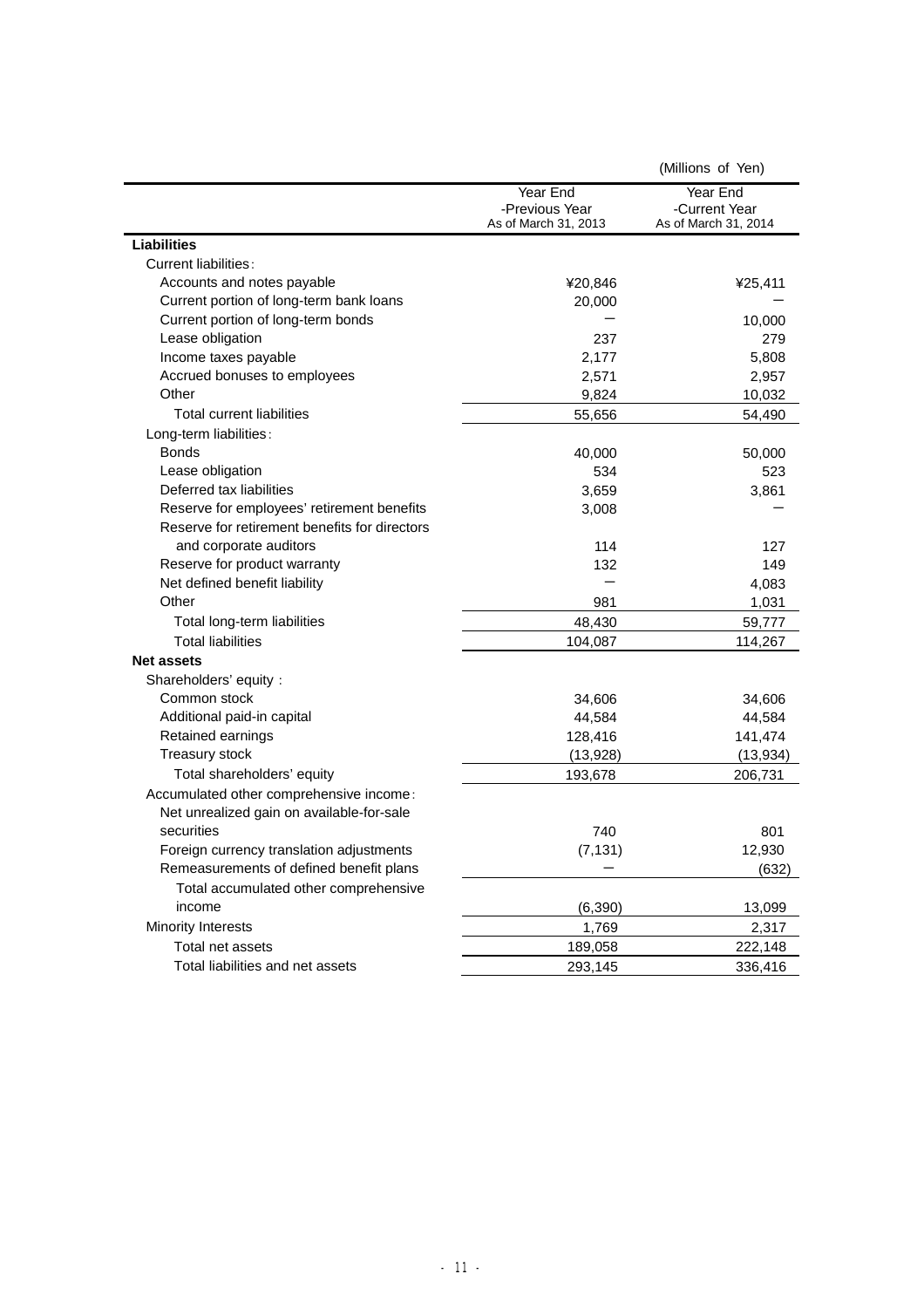# Consolidated Statements of Income

|                                               |                                                                            | (Millions of Yen)                                                         |
|-----------------------------------------------|----------------------------------------------------------------------------|---------------------------------------------------------------------------|
|                                               | Year Ended<br>March 31, 2013<br>(From April 1, 2012)<br>to March 31, 2013) | Year Ended<br>March 31, 2014<br>(From April 1, 2013<br>to March 31, 2014) |
| Net sales                                     | ¥168,366                                                                   | ¥185,466                                                                  |
| Cost of sales                                 | 124,067                                                                    | 132,562                                                                   |
| Gross profit                                  | 44,298                                                                     | 52,903                                                                    |
| Selling, general and administrative expenses: |                                                                            |                                                                           |
| Freight expenses                              | 3,139                                                                      | 3,323                                                                     |
| Advertisement expenses                        | 798                                                                        | 884                                                                       |
| Salaries and benefits                         | 10,365                                                                     | 11,650                                                                    |
| Accrual for bonuses                           | 882                                                                        | 1,039                                                                     |
| Net periodic retirement costs                 | 540                                                                        | 507                                                                       |
| Rent expenses                                 | 1,706                                                                      | 1,739                                                                     |
| Depreciation and amortization                 | 909                                                                        | 973                                                                       |
| Research and development                      | 3,932                                                                      | 4,377                                                                     |
| Amortization of goodwill                      | 430                                                                        | 355                                                                       |
| Other                                         | 9,898                                                                      | 10,681                                                                    |
| Total selling, general and administrative     |                                                                            |                                                                           |
| expenses                                      | 32,605                                                                     | 35,533                                                                    |
| Operating income                              | 11,692                                                                     | 17,370                                                                    |
| Non-operating income:                         |                                                                            |                                                                           |
| Interest income                               | 363                                                                        | 420                                                                       |
| Dividend income                               | 52                                                                         | 55                                                                        |
| Gain on sales of investments in securities    | 9                                                                          | 1                                                                         |
| Foreign exchange gain, net                    | 2,651                                                                      | 5,193                                                                     |
| Equity earnings of affiliates                 | 199                                                                        | 522                                                                       |
| Rent income                                   | 312                                                                        | 331                                                                       |
| Other                                         | 679                                                                        | 1,086                                                                     |
| Total non-operating income                    | 4,268                                                                      | 7,611                                                                     |
| Non-operating expenses:                       |                                                                            |                                                                           |
| Interest expenses                             | 711                                                                        | 801                                                                       |
| Other                                         | 484                                                                        | 560                                                                       |
| Total non-operating expenses                  | 1,196                                                                      | 1,362                                                                     |
| Ordinary income                               | 14,765                                                                     | 23,618                                                                    |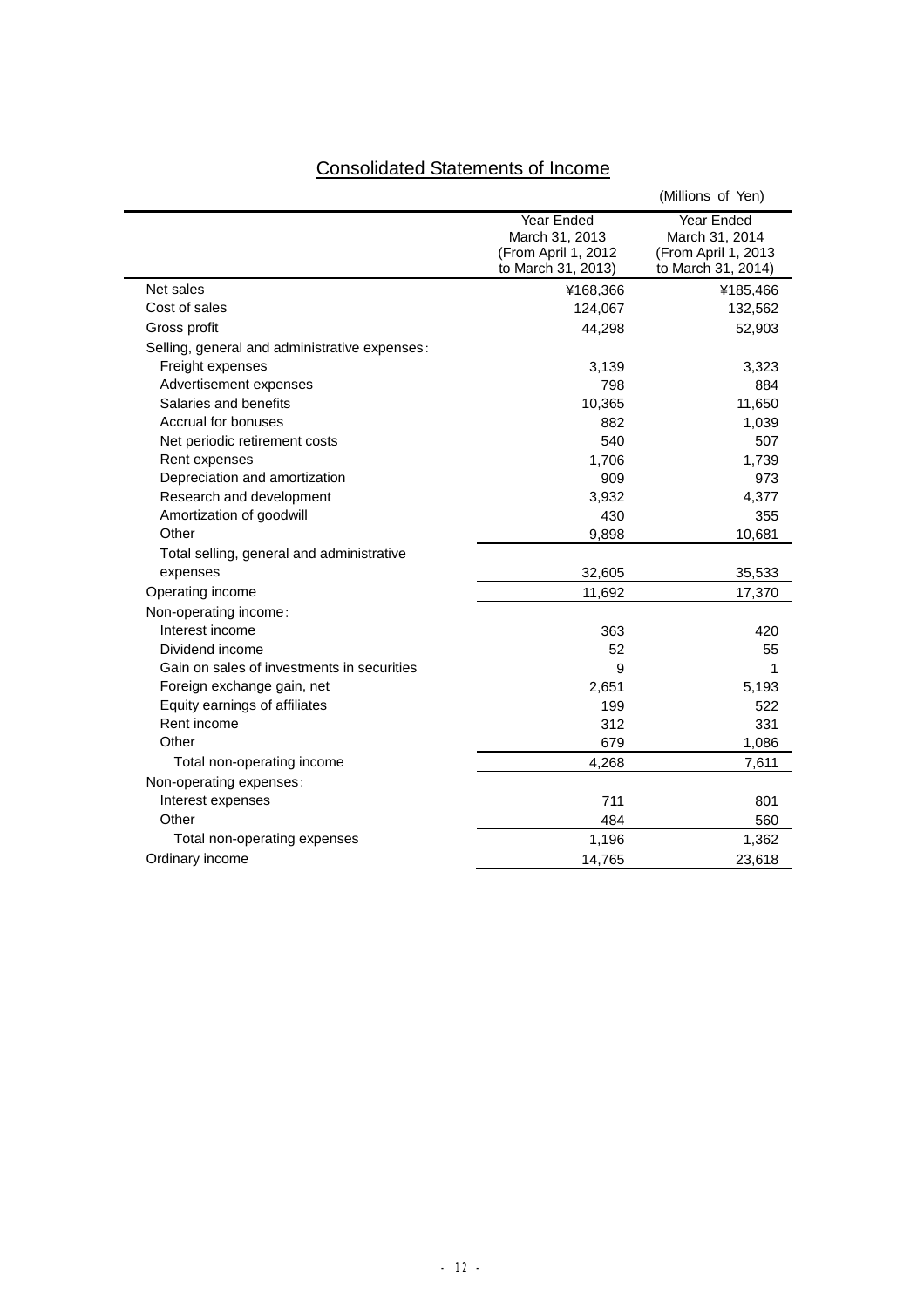|                                                 | Year Ended<br>March 31, 2013 | Year Ended<br>March 31, 2014 |
|-------------------------------------------------|------------------------------|------------------------------|
|                                                 | (From April 1, 2012          | (From April 1, 2013          |
|                                                 | to March 31, 2013)           | to March 31, 2014)           |
| Extraordinary gain:                             |                              |                              |
| Gain on sales of property, plant and equipment  | ¥20                          | ¥17                          |
| Subsidy income                                  | 19                           | 591                          |
| Total extraordinary gain                        | 40                           | 608                          |
| Extraordinary losses:                           |                              |                              |
| Loss on sales of property, plant and equipment  | 4                            | 9                            |
| Loss on disposal of property, plant and         |                              |                              |
| equipment                                       | 64                           | 213                          |
| Other                                           | 0                            |                              |
| Total extraordinary losses                      | 69                           | 222                          |
| Income before income tax and minority interests | 14,737                       | 24,004                       |
| Income taxes-current                            | 4,689                        | 8,493                        |
| Income taxes-deferred                           | 185                          | (246)                        |
| Total income taxes                              | 4,874                        | 8,246                        |
| Income before minority interests                | 9,862                        | 15,758                       |
| <b>Minority interests</b>                       | 54                           | 167                          |
| Net income                                      | 9,808                        | 15,590                       |
|                                                 |                              |                              |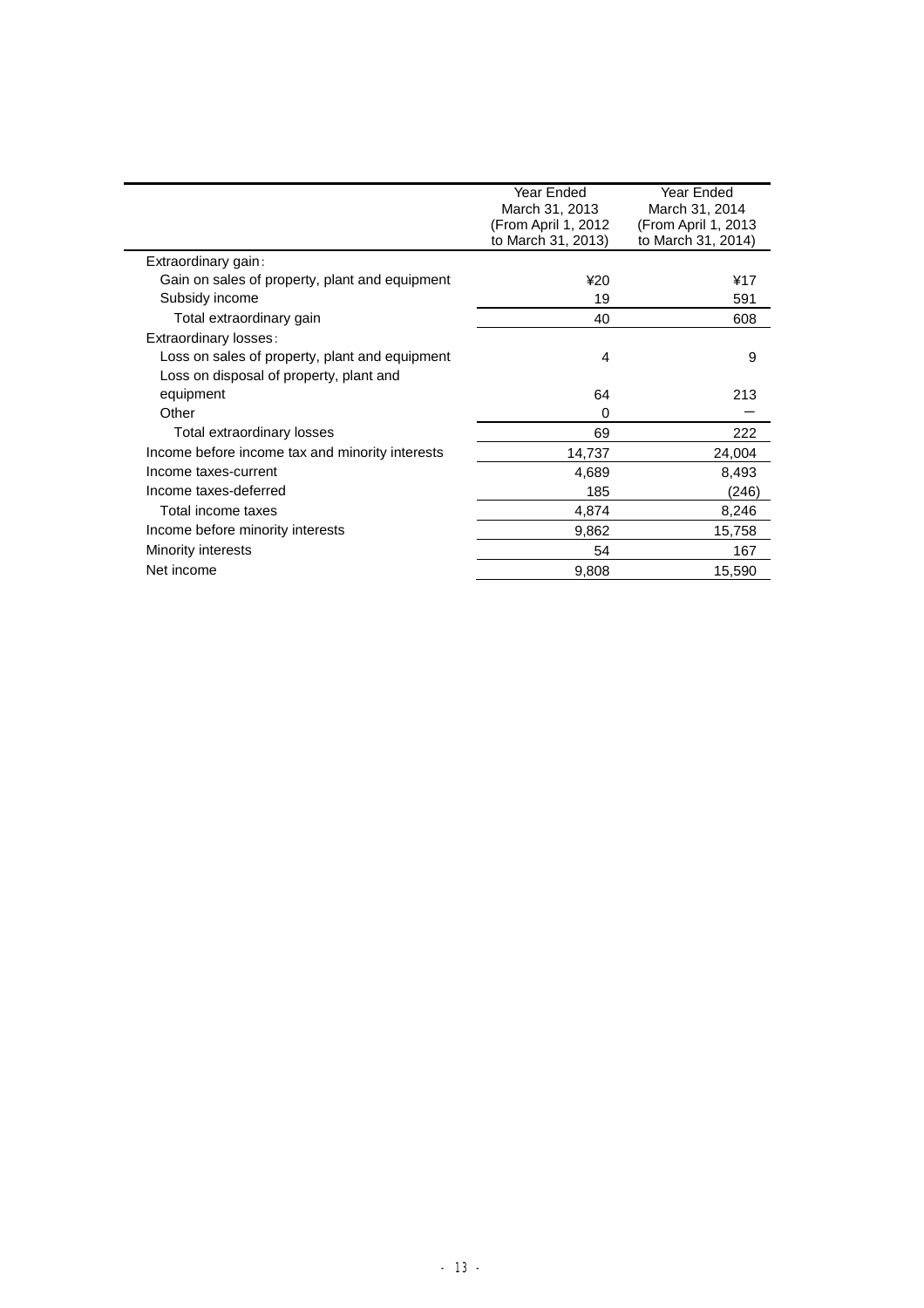|                                                   |                                                                            | (Millions of Yen)                                                          |
|---------------------------------------------------|----------------------------------------------------------------------------|----------------------------------------------------------------------------|
|                                                   | Year Ended<br>March 31, 2013<br>(From April 1, 2012)<br>to March 31, 2013) | Year Ended<br>March 31, 2014<br>(From April 1, 2013)<br>to March 31, 2014) |
| Income before minority interests                  | ¥9,862                                                                     | ¥15,758                                                                    |
| Other comprehensive income:                       |                                                                            |                                                                            |
| Net unrealized gain (loss) on available-for-sale  |                                                                            |                                                                            |
| securities                                        | (39)                                                                       | 53                                                                         |
| Foreign currency translation adjustments          | 8,427                                                                      | 19,662                                                                     |
| Share of other comprehensive income of affiliates |                                                                            |                                                                            |
| accounted under the equity method                 | 547                                                                        | 803                                                                        |
| Total other comprehensive income                  | 8,935                                                                      | 20,519                                                                     |
| Comprehensive income                              | 18,798                                                                     | 36,277                                                                     |
| Attributable to:                                  |                                                                            |                                                                            |
| Shareholders of THK Co., Ltd.                     | 18,547                                                                     | 35,729                                                                     |
| Minority interests                                | 251                                                                        | 548                                                                        |

# Consolidated Statements of Comprehensive Income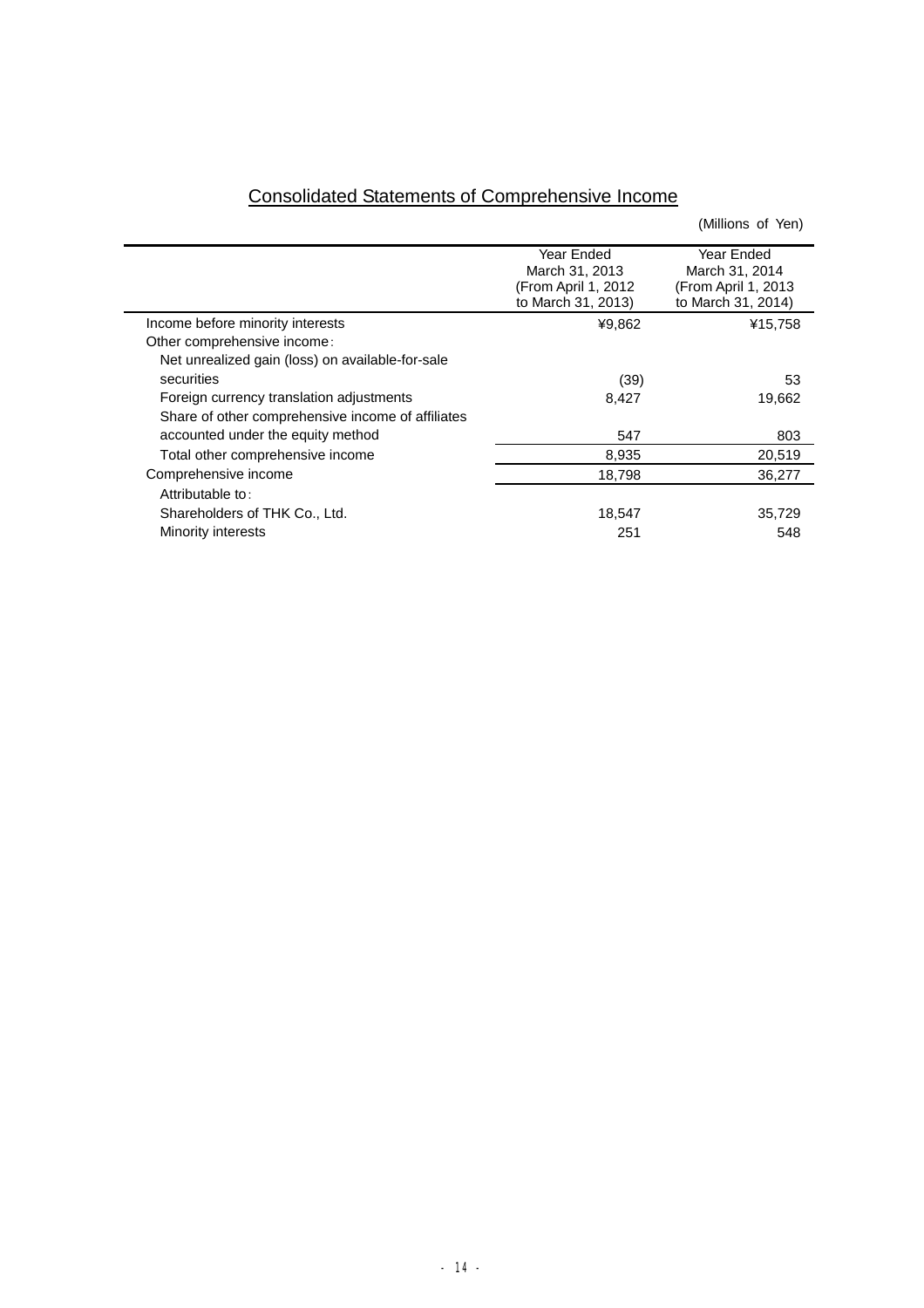|                             |                                                                           | (Millions of Yen)                                                         |
|-----------------------------|---------------------------------------------------------------------------|---------------------------------------------------------------------------|
|                             | Year Ended<br>March 31, 2013<br>(From April 1, 2012<br>to March 31, 2013) | Year Ended<br>March 31, 2014<br>(From April 1, 2013<br>to March 31, 2014) |
| Shareholders' equity        |                                                                           |                                                                           |
| Common stock                |                                                                           |                                                                           |
| Beginning balance           | ¥34,606                                                                   | ¥34,606                                                                   |
| Ending balance              | 34,606                                                                    | 34,606                                                                    |
| Additional paid-in capital  |                                                                           |                                                                           |
| Beginning balance           | 44,584                                                                    | 44,584                                                                    |
| Change in the year:         |                                                                           |                                                                           |
| Disposal of treasury stocks |                                                                           | 0                                                                         |
| Total change in the year    |                                                                           | 0                                                                         |
| Ending balance              | 44,584                                                                    | 44,584                                                                    |
| Retained earnings           |                                                                           |                                                                           |
| Beginning balance           | 121,161                                                                   | 128,416                                                                   |
| Change in the year:         |                                                                           |                                                                           |
| Dividends paid              | (2, 554)                                                                  | (2,532)                                                                   |
| Net income                  | 9,808                                                                     | 15,590                                                                    |
| Total change in the year    | 7,254                                                                     | 13,058                                                                    |
| Ending balance              | 128,416                                                                   | 141,474                                                                   |
| Treasury stock              |                                                                           |                                                                           |
| Beginning balance           | (11, 362)                                                                 | (13,928)                                                                  |
| Change in the year:         |                                                                           |                                                                           |
| Purchase of treasury stocks | (2, 565)                                                                  | (6)                                                                       |
| Disposal of treasury stocks |                                                                           | 0                                                                         |
| Total change in the year    | (2, 565)                                                                  | (6)                                                                       |
| Ending balance              | (13,928)                                                                  | (13, 934)                                                                 |
| Total shareholders' equity  |                                                                           |                                                                           |
| Beginning balance           | 188,990                                                                   | 193,678                                                                   |
| Change in the year:         |                                                                           |                                                                           |
| Dividends paid              | (2,554)                                                                   | (2,532)                                                                   |
| Net income                  | 9,808                                                                     | 15,590                                                                    |
| Purchase of treasury stocks | (2, 565)                                                                  | (6)                                                                       |
| Disposal of treasury stocks |                                                                           | 0                                                                         |
| Total change in the year    | 4,688                                                                     | 13,052                                                                    |
| Ending balance              | 193,678                                                                   | 206,731                                                                   |

# Consolidated Statements of Changes in Net Assets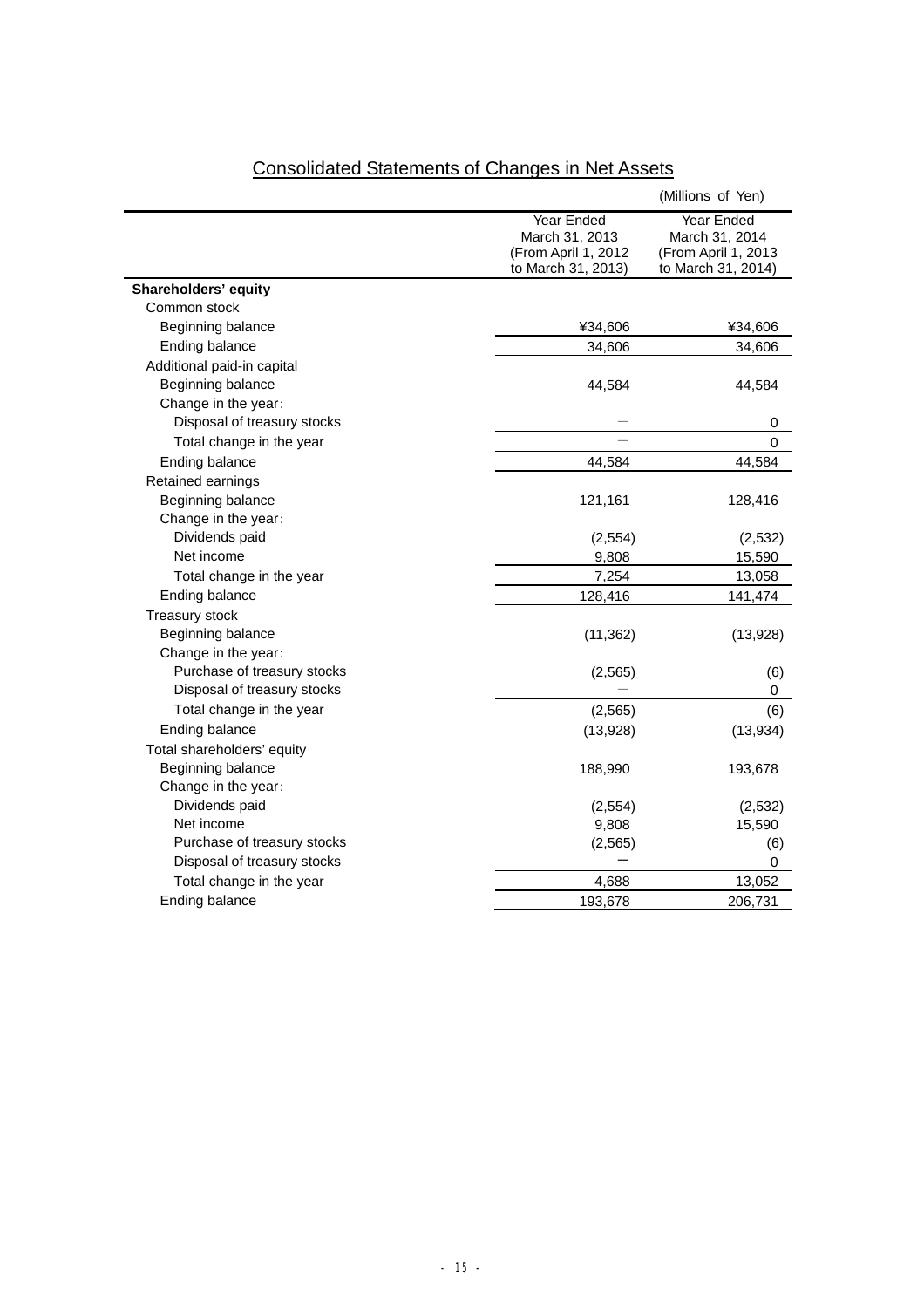|                                           | Year Ended<br>March 31, 2013              | Year Ended<br>March 31, 2014              |
|-------------------------------------------|-------------------------------------------|-------------------------------------------|
|                                           | (From April 1, 2012<br>to March 31, 2013) | (From April 1, 2013<br>to March 31, 2014) |
| Other comprehensive income                |                                           |                                           |
| Net unrealized gain on available-for-sale |                                           |                                           |
| securities                                |                                           |                                           |
| Beginning balance                         | ¥777                                      | ¥740                                      |
| Net change in the year                    |                                           |                                           |
| Net changes in the items other than       |                                           |                                           |
| shareholders' equity                      | (36)                                      | 61                                        |
| Total change in the year                  | (36)                                      | 61                                        |
| Ending balance                            | 740                                       | 801                                       |
| Foreign currency translation adjustments  |                                           |                                           |
| Beginning balance                         | (15,903)                                  | (7, 131)                                  |
| Net change in the year                    |                                           |                                           |
| Net changes in the items other than       |                                           |                                           |
| shareholders' equity                      | 8,772                                     | 20,061                                    |
| Total change in the year                  | 8,772                                     | 20,061                                    |
| Ending balance                            | (7, 131)                                  | 12,930                                    |
| Remeasurements of defined benefit plans   |                                           |                                           |
| Beginning balance                         |                                           |                                           |
| Net change in the year                    |                                           |                                           |
| Net changes in the items other than       |                                           |                                           |
| shareholders' equity                      |                                           | (632)                                     |
| Total change in the year                  |                                           | (632)                                     |
| Ending balance                            |                                           | (632)                                     |
| Total other comprehensive income          |                                           |                                           |
| Beginning balance                         | (15, 126)                                 | (6, 390)                                  |
| Net change in the year                    |                                           |                                           |
| Net changes in the items other than       |                                           |                                           |
| shareholders' equity                      | 8,735                                     | 19,489                                    |
| Total change in the year                  | 8,735                                     | 19,489                                    |
| Ending balance                            | (6, 390)                                  | 13,099                                    |
| <b>Minority interests</b>                 |                                           |                                           |
| Beginning balance                         | 1,652                                     | 1,769                                     |
| Net change in the year                    |                                           |                                           |
| Net changes in the items other than       |                                           |                                           |
| shareholders' equity                      | 116                                       | 548                                       |
| Total change in the year                  | 116                                       | 548                                       |
| Ending balance                            | 1,769                                     | 2,317                                     |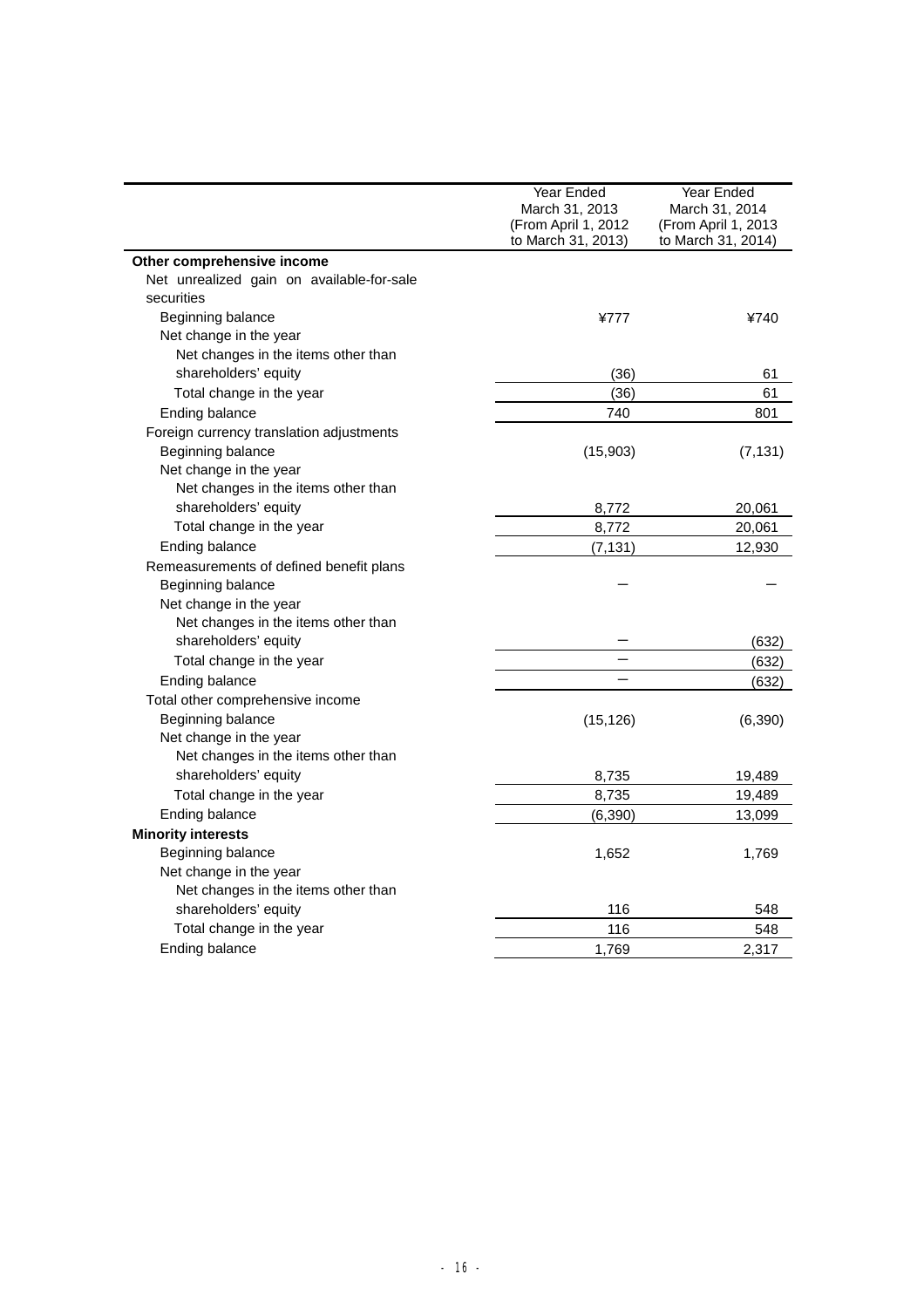|                                     | Year Ended<br>March 31, 2013<br>(From April 1, 2012<br>to March 31, 2013) | Year Ended<br>March 31, 2014<br>(From April 1, 2013<br>to March 31, 2014) |
|-------------------------------------|---------------------------------------------------------------------------|---------------------------------------------------------------------------|
| <b>Total net assets</b>             |                                                                           |                                                                           |
| Beginning balance                   | 175,516                                                                   | 189,058                                                                   |
| Change in the year:                 |                                                                           |                                                                           |
| Dividends paid                      | (2, 554)                                                                  | (2,532)                                                                   |
| Net income                          | 9,808                                                                     | 15,590                                                                    |
| Purchase of treasury stocks         | (2, 565)                                                                  | (6)                                                                       |
| Disposal of treasury stocks         |                                                                           | $\Omega$                                                                  |
| Net changes in the items other than |                                                                           |                                                                           |
| shareholders' equity                | 8,852                                                                     | 20,038                                                                    |
| Total change in the year            | 13,541                                                                    | 33,090                                                                    |
| Ending balance                      | 189,058                                                                   | 222,148                                                                   |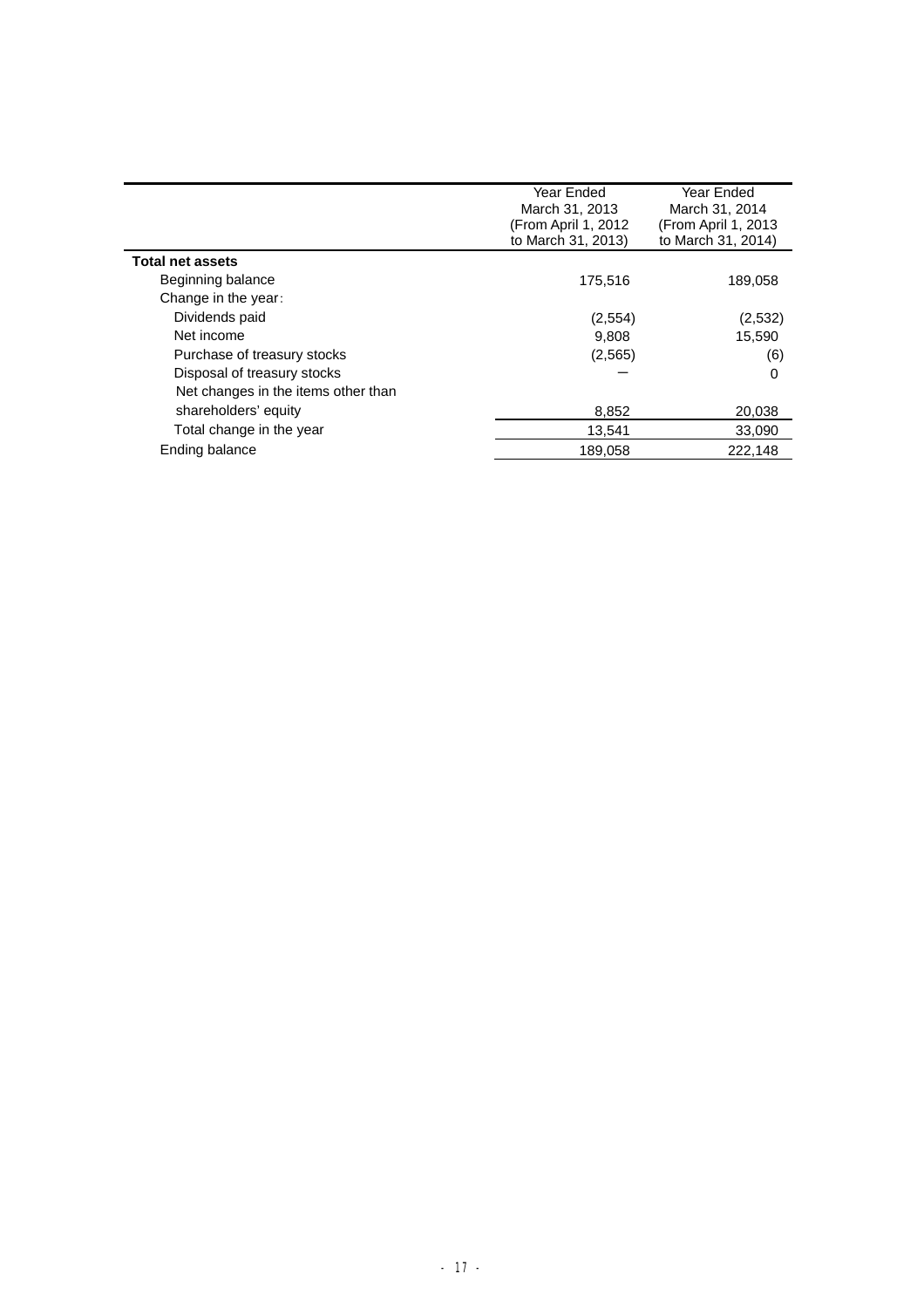# Consolidated Statements of Cash Flows

|                                                 |                                                                           | (Millions of Yen)                                                         |
|-------------------------------------------------|---------------------------------------------------------------------------|---------------------------------------------------------------------------|
|                                                 | Year Ended<br>March 31, 2013<br>(From April 1, 2012<br>to March 31, 2013) | Year Ended<br>March 31, 2014<br>(From April 1, 2013<br>to March 31, 2014) |
| Cash flows from operating activities:           |                                                                           |                                                                           |
| Income before income taxes and<br>minority      |                                                                           |                                                                           |
| interests                                       | ¥14,737                                                                   | ¥24,004                                                                   |
| Depreciation and amortization                   | 9,973                                                                     | 11,101                                                                    |
| Loss on sale/disposal of property, plant and    |                                                                           |                                                                           |
| equipment                                       | 48                                                                        | 205                                                                       |
| Increase (decrease) in provisions               | (614)                                                                     | 345                                                                       |
| Increase in net defined benefit liability       |                                                                           | 38                                                                        |
| Interest and dividend income                    | (416)                                                                     | (475)                                                                     |
| Interest expenses                               | 711                                                                       | 801                                                                       |
| Foreign exchange gain                           | (3, 285)                                                                  | (4,744)                                                                   |
| Equity in earnings of affiliates                | (199)                                                                     | (522)                                                                     |
| Loss on write-down of investments in securities | $\Omega$                                                                  |                                                                           |
| Amortization of goodwill                        | 430                                                                       | 355                                                                       |
| Decrease (increase) in trade receivables        | 8,329                                                                     | (3,810)                                                                   |
| Decrease (increase) in inventories              | 3,652                                                                     | (1, 478)                                                                  |
| Increase (decrease) in trade payables           | (8,096)                                                                   | 1,975                                                                     |
| Other                                           | (21)                                                                      | 859                                                                       |
| Subtotal                                        | 25,250                                                                    | 28,656                                                                    |
| Interest and dividend received                  | 566                                                                       | 626                                                                       |
| Interest paid                                   | (706)                                                                     | (765)                                                                     |
| Income taxes refund (paid)                      | (4, 714)                                                                  | (4, 852)                                                                  |
| Net cash provided by operating activities       | 20,395                                                                    | 23,664                                                                    |
| Cash flows from investing activities:           |                                                                           |                                                                           |
| Purchase of property, plant and equipment       | (15, 282)                                                                 | (10, 797)                                                                 |
| Proceeds from sale of property, plant and       |                                                                           |                                                                           |
| equipment                                       | 123                                                                       | 260                                                                       |
| Purchase of investments in securities           | (16)                                                                      | (16)                                                                      |
| Increase in loans receivable                    | (3)                                                                       | (7)                                                                       |
| Collection on loans                             | 3                                                                         | 1,007                                                                     |
| Other                                           | (109)                                                                     | 0                                                                         |
| Cash flows used in investing activities         | (15, 284)                                                                 | (9, 553)                                                                  |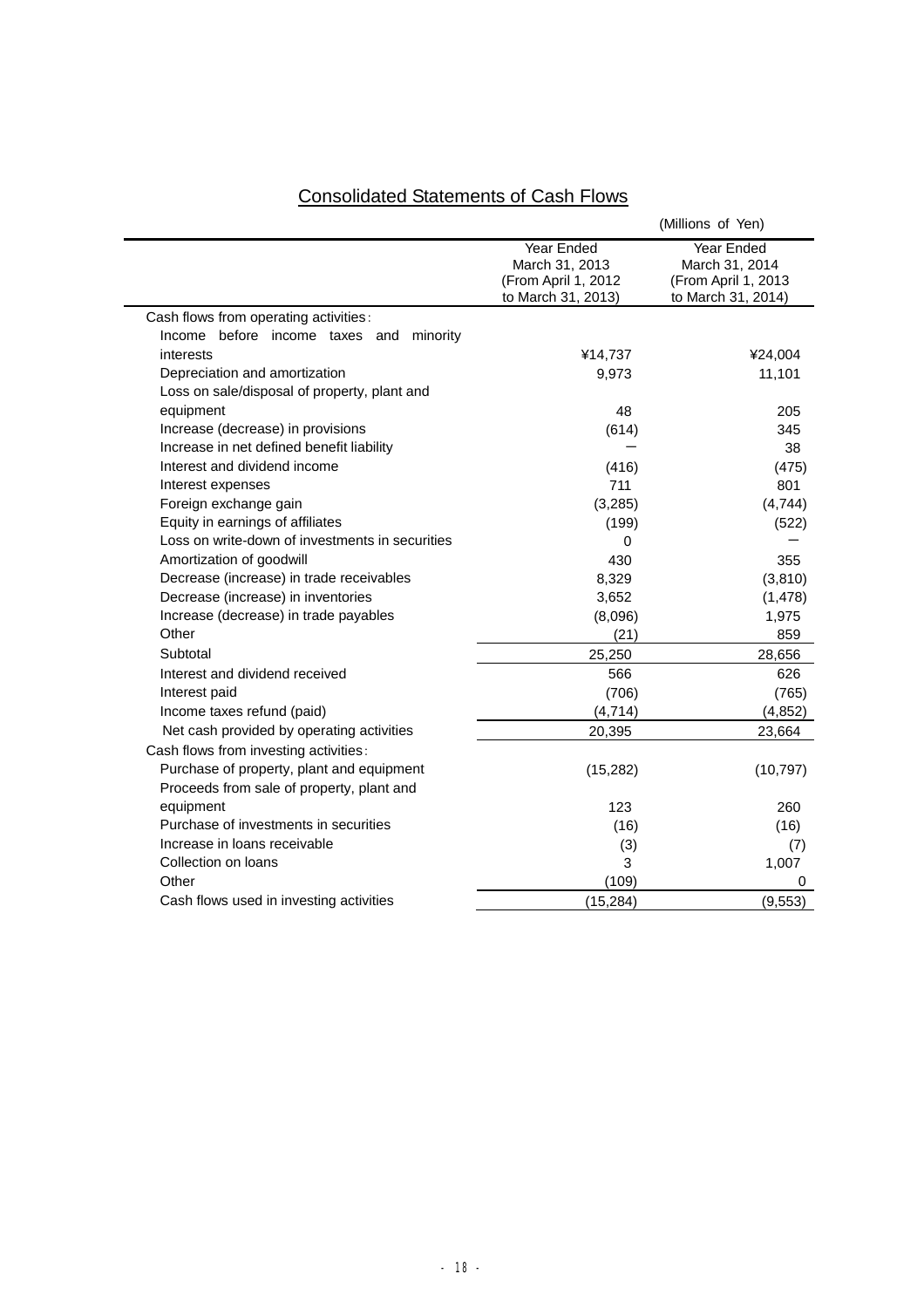|                                                  | Year Ended<br>March 31, 2013<br>(From April 1, 2012)<br>to March 31, 2013) | Year Ended<br>March 31, 2014<br>(From April 1, 2013)<br>to March 31, 2014) |
|--------------------------------------------------|----------------------------------------------------------------------------|----------------------------------------------------------------------------|
| Cash flows from financing activities:            |                                                                            |                                                                            |
| Repayments of long-term bank loans               | $\ddot{x}$ $-$                                                             | $*(20,000)$                                                                |
| Proceeds from issuance of bonds                  |                                                                            | 20,000                                                                     |
| Dividends paid                                   | (2,548)                                                                    | (2,525)                                                                    |
| Dividends paid to minority shareholders          | (59)                                                                       | (3)                                                                        |
| Purchase of treasury stocks                      | (2,565)                                                                    | (6)                                                                        |
| Proceeds from sale of treasury stocks            |                                                                            | 0                                                                          |
| Repayments of lease obligations                  | (214)                                                                      | (254)                                                                      |
| Net cash used in financing activities            | (5,387)                                                                    | (2,790)                                                                    |
| Foreign currency translation adjustments on cash |                                                                            |                                                                            |
| and cash equivalents                             | 5,456                                                                      | 11,054                                                                     |
| Net increase in cash and cash equivalents        | 5,179                                                                      | 22,375                                                                     |
| Cash and cash equivalents, beginning of the year | 110,788                                                                    | 115,967                                                                    |
| Cash and cash equivalents, end of the year       | 115,967                                                                    | 138,343                                                                    |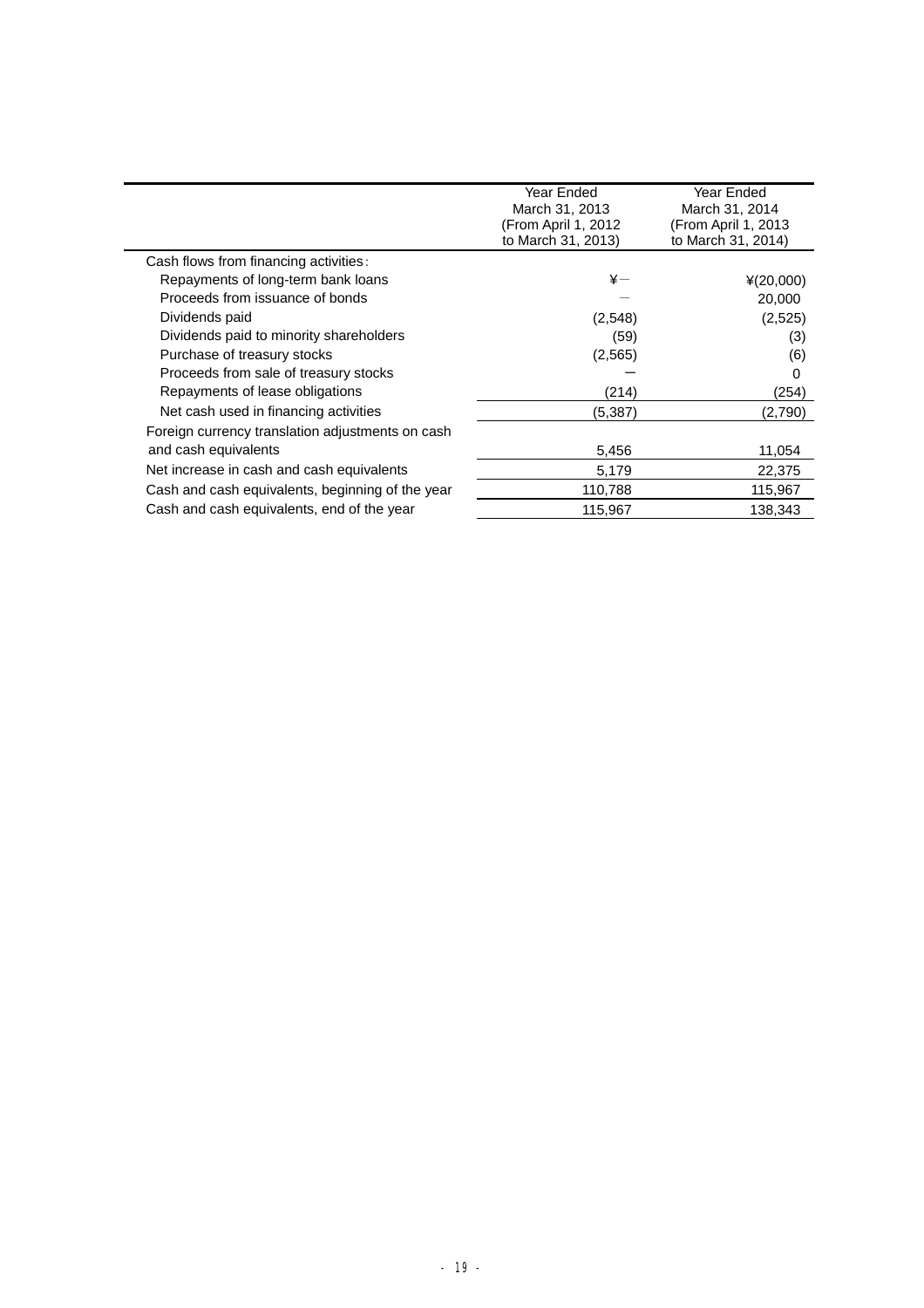# **Segment Information**

THK's reportable segments are components of THK Group for which respective financial information is separately available. Operating results of each segment is reviewed periodically by the Board of Directors to determine allocation of operating resources and evaluate its performance.

THK Group's main products are machinery parts such as LM (linear motion) guides and ball screws, and transportation equipment-related parts such as link balls and suspension ball joints. In each country, local subsidiaries establish its comprehensive business strategies and conduct their business activities in a similar way that THK and domestic subsidiaries do in Japan.

Therefore, the reportable segment information consists of the five geographical segments, namely; (1) Japan, (2) The Americas (the United States and other), (3) Europe (Germany, the United Kingdom, Netherlands, and other), (4) China, and (5) Other (Taiwan, Singapore, and other) based on the Group's production/sales structure.

Segment income is computed based on operating income. The reportable segment information is prepared under the same accounting policies as those used in consolidation. Inter-segment sales and transfer are stated at amounts based on their fair market values. All adjustments in the following tables are intersegment elimination on consolidation.

|                         |          |          |         |         |         |               | (Millions of Yen) |
|-------------------------|----------|----------|---------|---------|---------|---------------|-------------------|
|                         |          | The      |         |         |         | Adjust        | Consoli           |
|                         | Japan    | Americas | Europe  | China   | Other   | -ments        | -dated            |
| Sales to customers      | ¥107,436 | ¥28,618  | ¥18,292 | ¥19,857 | ¥11,261 | $\frac{1}{2}$ | ¥185,466          |
| Inter-segment           | 39,628   | 13       | 40      | 3,791   | 709     | (44, 182)     |                   |
| Total                   | 147,064  | 28,631   | 18,332  | 23,649  | 11,971  | (44, 182)     | 185,466           |
| Operating income (loss) | 16,434   | 1,166    | 180     | (614)   | 676     | (472)         | 17,370            |
| Assets                  | 300,545  | 44,939   | 25,072  | 62,266  | 18,246  | (114, 653)    | 336,416           |
| Other items             |          |          |         |         |         |               |                   |
| Depreciation and        |          |          |         |         |         |               |                   |
| amortization            | 5,663    | 1,152    | 469     | 3,366   | 304     | 144           | 11,101            |
| Amortization of         |          |          |         |         |         |               |                   |
| qoodwill                | 61       |          |         |         | 294     |               | 355               |
| Investments to          |          |          |         |         |         |               |                   |
| affiliates accounted    |          |          |         |         |         |               |                   |
| under the equity        |          |          |         |         |         |               |                   |
| method                  | 3,896    |          |         |         |         |               | 3,896             |
| Capital expenditures    | 3,102    | 1,950    | 256     | 4,957   | 825     | (642)         | 10,449            |

## **For the year ended March 31, 2014 (April 1, 2013 to March 31, 2014)**

*(Note) All adjustments are intercompany elimination.*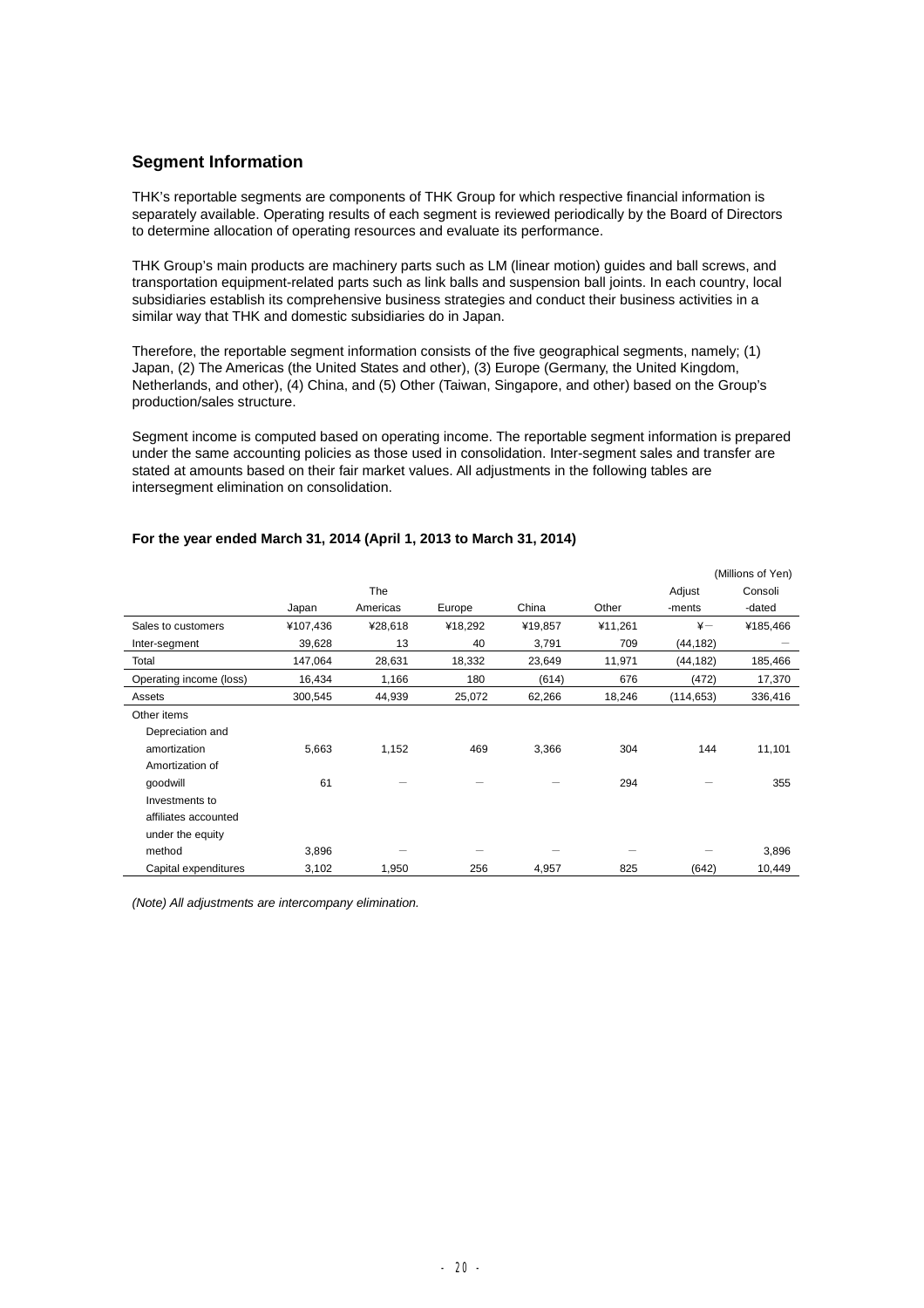| For the year ended March 31, 2013 (April 1, 2012 to March 31, 2013) |  |
|---------------------------------------------------------------------|--|
|---------------------------------------------------------------------|--|

|                         |          |          |         |         |         |               | (Millions of Yen) |
|-------------------------|----------|----------|---------|---------|---------|---------------|-------------------|
|                         |          | The      |         |         |         | Adjust        | Consoli           |
|                         | Japan    | Americas | Europe  | China   | Other   | -ments        | -dated            |
| Sales to customers      | ¥107,005 | ¥22,308  | ¥15,062 | ¥13,427 | ¥10,561 | $\frac{1}{2}$ | ¥168,366          |
| Inter-segment           | 32,720   | 39       | 11      | 4,241   | 323     | (37, 336)     |                   |
| Total                   | 139,726  | 22,348   | 15,074  | 17,668  | 10,885  | (37, 336)     | 168,366           |
| Operating income (loss) | 11,575   | 1,010    | (378)   | (335)   | 291     | (471)         | 11,692            |
| Assets                  | 282,065  | 36,175   | 19,176  | 47,389  | 15,585  | (107,246)     | 293,145           |
| Other items             |          |          |         |         |         |               |                   |
| Depreciation and        |          |          |         |         |         |               |                   |
| amortization            | 6,177    | 809      | 505     | 2,275   | 240     | (35)          | 9,973             |
| Amortization of         |          |          |         |         |         |               |                   |
| qoodwill                | 61       |          |         |         | 369     |               | 430               |
| Investments to          |          |          |         |         |         |               |                   |
| affiliates accounted    |          |          |         |         |         |               |                   |
| under the equity        |          |          |         |         |         |               |                   |
| method                  | 2,810    |          |         |         |         |               | 2,810             |
| Capital expenditures    | 4,383    | 2,404    | 641     | 7,414   | 334     | (972)         | 14,206            |

*(Note) All adjustments are intercompany elimination.*